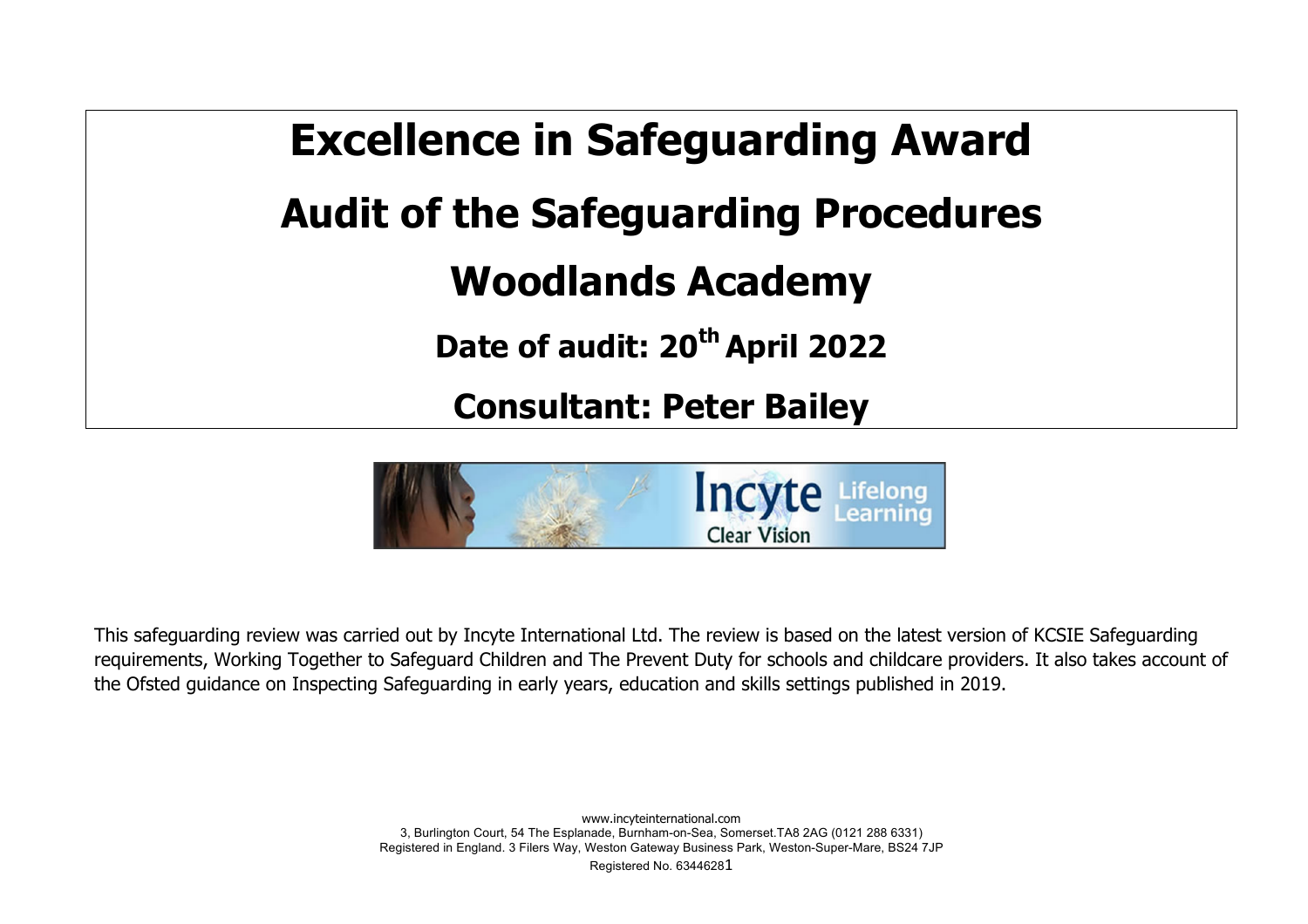# **Summary**

The purpose of this review is to look at the impact of the academy's safeguarding procedures and the actions taken by leaders to ensure that children are safe in the academy. Amongst other aspects it will be looking to see how the academy implements their safeguarding and child protection policy which they are required to display on their website. The review has been carried out to provide a specialist opinion and so help the academy improve safeguarding procedures, address issues raised in the latest Ofsted Report (November 2021) and review progress and impact of the academy's Statement of Action and Support Plan. It draws upon published guidance but also reflects judgements made in recent Ofsted reports.

The reviewer met with:

- Director of School Support and Growth (Trust Support)
- The Headteacher (Currently completing DSL training)
- The DSL
- Senior leadership team
- Attendance support co-ordinator Dep. DSL.
- Attendance lead deputy DSL
- Behaviour lead
- PHSE lead
- Computing lead/ e-safety
- Educational visits co-ordinator
- A cross section of students from across the age range.
- A group of staff.

The reviewer completed a learning walk around the academy and observed students' entry to and from the academy at the start and end of the academy day. Breaktime and lunch time were also observed.

## **Overview**

The academy has gone through an unsettled period, with a high level of staff turnover, which adversely impacted on behaviour and safeguarding. The academy was judged as inadequate at its previous Ofsted inspection (November 2021), with safeguarding arrangements being considered "not effective" and having "too many weaknesses that leave students potentially unsafe".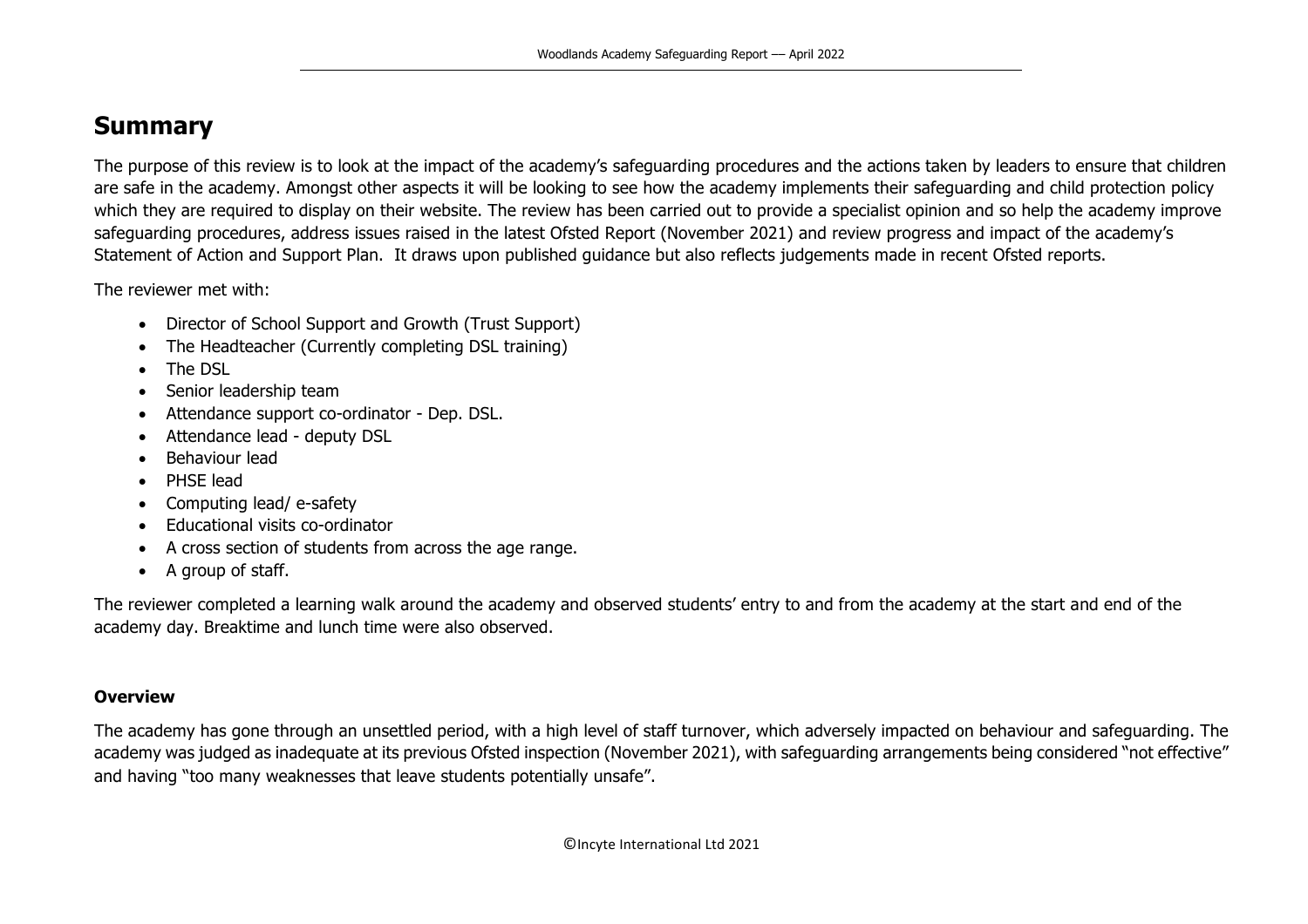The recently appointed headteacher and the newly formed SLT display a relentless drive to address the issues in the Ofsted report. In a relatively short space of time, the academy has made significant progress since the Ofsted inspection in relation to safeguarding and has established a calm purposeful environment in which students can thrive.

The newly appointed DSL and the academy staff are totally committed to ensuring the safety and well-being of all within the academy and have an excellent understanding of their roles and responsibilities. All in the academy are aware that safeguarding is everyone's responsibility and there is a strong sense of teamwork across all of the staff to establish an environment that is safe and where staff and students are aware of how to stay safe and what to do if something goes wrong. All staff attend briefing meetings at the beginning of the academy day and de-briefing at the end of the academy day which ensure all concerns are fully discussed and shared amongst the staff on a daily basis. Staff morale is high.

The students spoke positively about the changes and how much safer they felt.

The academy leaders and Trust have rightly prioritised establishing a stable, safe and secure environment in which the students' well-being is paramount, and they have achieved this. The challenge is to sustain this drive and ensure the full implementation of the statement of action and support plan to ensure that the wider safeguarding agenda is fully embedded within the academy.

The academy is extremely well supported by an ambitious and knowledgeable Trust.

## **Scoring**

| Needs urgent action. Not meeting requirements                        |
|----------------------------------------------------------------------|
| Mostly meets requirements but still some significant recommendations |
| High standard with possibly only one or two recommendations          |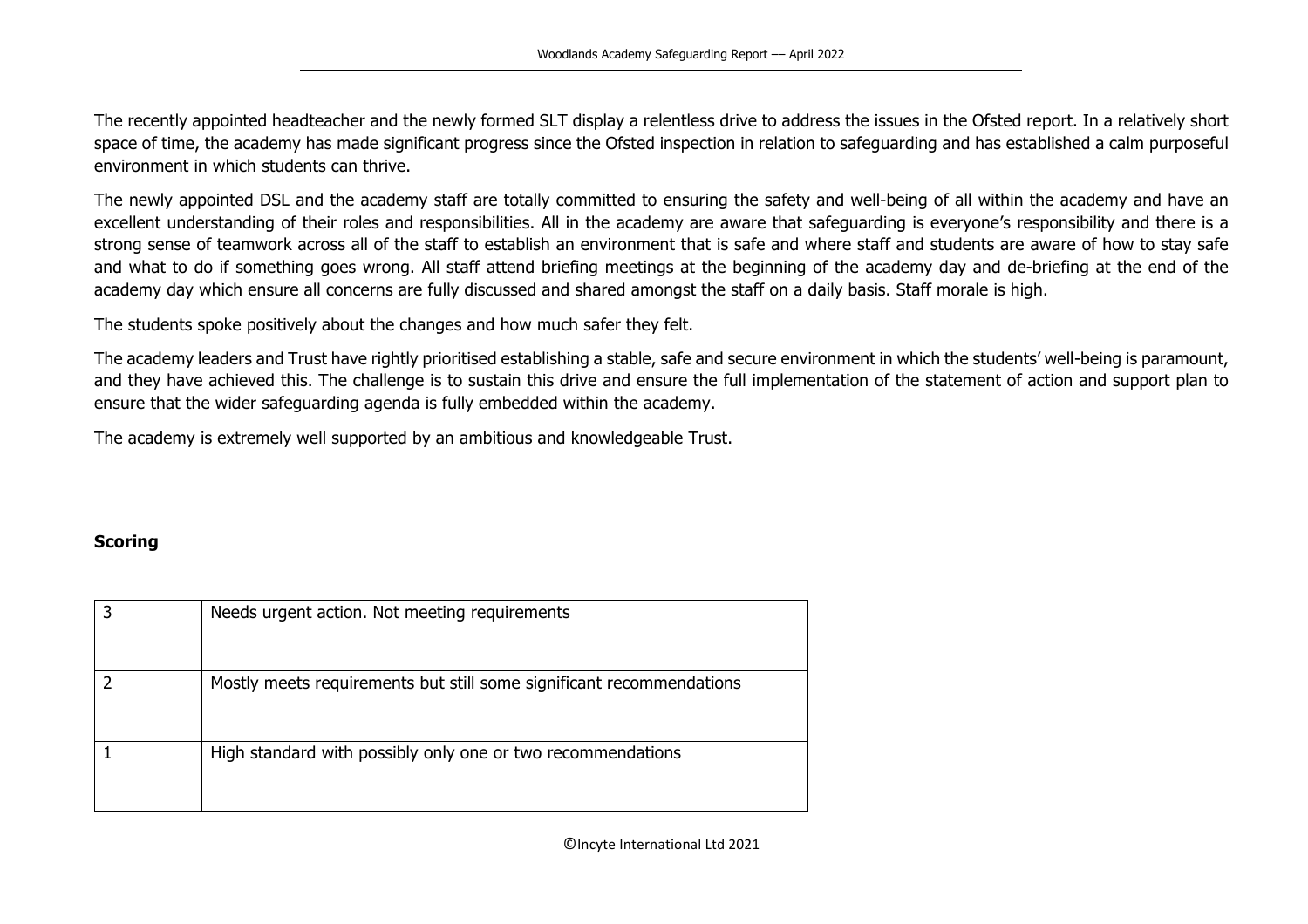| Not checked or not applicable                                                                               |
|-------------------------------------------------------------------------------------------------------------|
| Actions from the previous audit (if appropriate) will be noted and commented<br>on in terms of improvement. |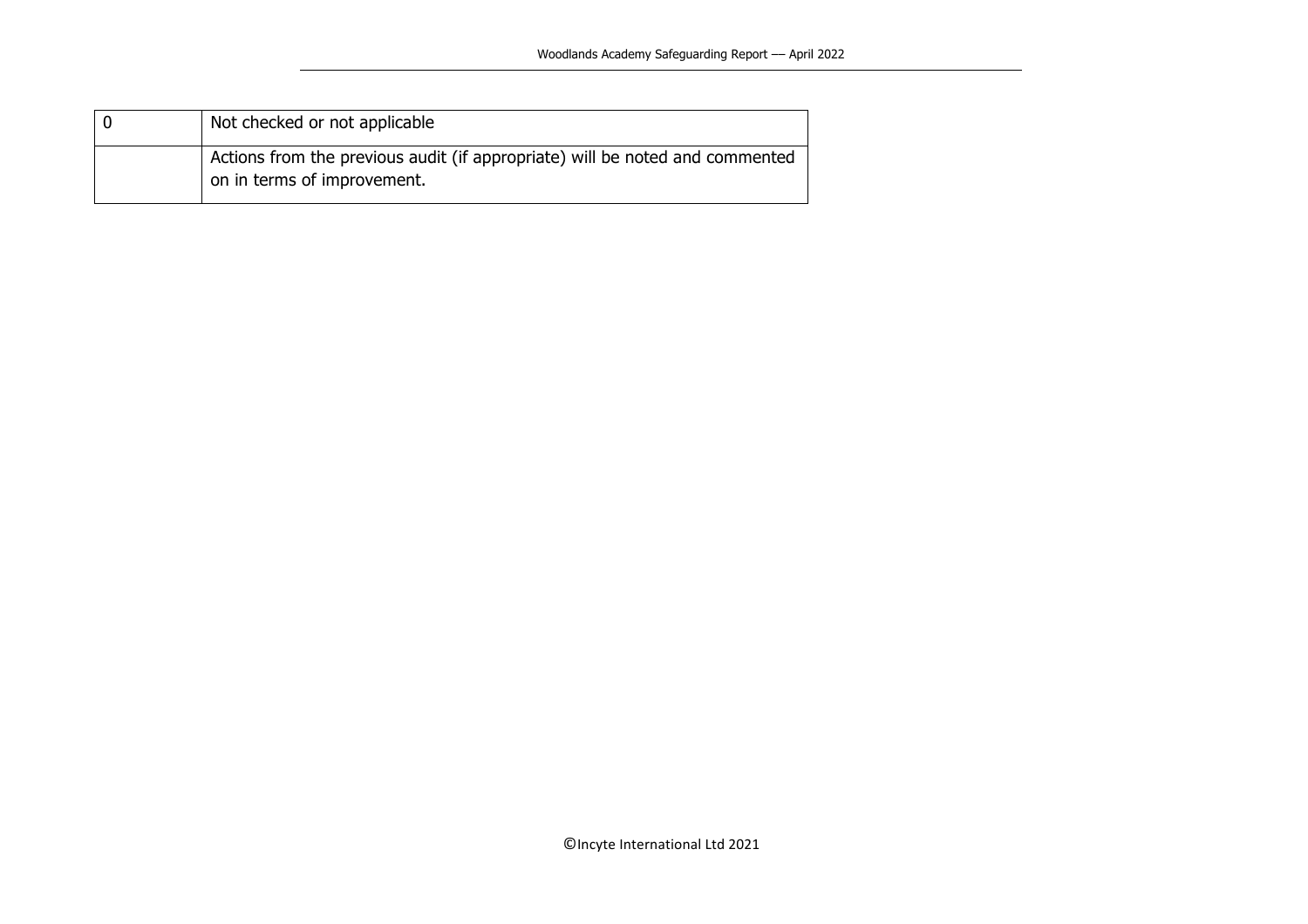| A. What do staff know about safeguarding and how regular is staff (not just teachers) training?                                                                                                                                                                                                                                                                                                                                                                                                                                                                                                                                                                                                                                                                                                                                                                                                                                                                                                                                                                                                                                                                                                                                                                                                                                                                                                                                                                                                                                                                                                                                                                                                                                                                                                                                                                                                                                                                                                                                                                                                                                                                                                                                                                                                                                                                                                                                                                                                                                                                                                                                                                                                                                                                                                                                                                                                                                                                                                                                                                                                                                                                                                                                                                 | Grade          |
|-----------------------------------------------------------------------------------------------------------------------------------------------------------------------------------------------------------------------------------------------------------------------------------------------------------------------------------------------------------------------------------------------------------------------------------------------------------------------------------------------------------------------------------------------------------------------------------------------------------------------------------------------------------------------------------------------------------------------------------------------------------------------------------------------------------------------------------------------------------------------------------------------------------------------------------------------------------------------------------------------------------------------------------------------------------------------------------------------------------------------------------------------------------------------------------------------------------------------------------------------------------------------------------------------------------------------------------------------------------------------------------------------------------------------------------------------------------------------------------------------------------------------------------------------------------------------------------------------------------------------------------------------------------------------------------------------------------------------------------------------------------------------------------------------------------------------------------------------------------------------------------------------------------------------------------------------------------------------------------------------------------------------------------------------------------------------------------------------------------------------------------------------------------------------------------------------------------------------------------------------------------------------------------------------------------------------------------------------------------------------------------------------------------------------------------------------------------------------------------------------------------------------------------------------------------------------------------------------------------------------------------------------------------------------------------------------------------------------------------------------------------------------------------------------------------------------------------------------------------------------------------------------------------------------------------------------------------------------------------------------------------------------------------------------------------------------------------------------------------------------------------------------------------------------------------------------------------------------------------------------------------------|----------------|
| <b>Evaluation</b>                                                                                                                                                                                                                                                                                                                                                                                                                                                                                                                                                                                                                                                                                                                                                                                                                                                                                                                                                                                                                                                                                                                                                                                                                                                                                                                                                                                                                                                                                                                                                                                                                                                                                                                                                                                                                                                                                                                                                                                                                                                                                                                                                                                                                                                                                                                                                                                                                                                                                                                                                                                                                                                                                                                                                                                                                                                                                                                                                                                                                                                                                                                                                                                                                                               | $\overline{2}$ |
| There has been a large turnover of staff at Woodlands over the last term and it is essential that all members of staff receive comprehensive<br>$\bullet$<br>safeguarding training on entry into the school and annually and complete the National Online Training (Educare).<br>All new staff to the academy receive safeguarding training as part of their Induction Day process and further, more in depth training over the<br>next six months.<br>Training is updated on an annual basis. All training undertaken is recorded in staff files. However, looking at the training records some staff<br>who have recently joined the academy have not yet had their training.<br>The recent training reflected the key changes in Keeping Children Safe in Education 2021. All staff have read Part 1 and Annex A and this is<br>$\bullet$<br>duly recorded by the academy. Staff were conversant with the changes and spoke knowledgably about different types of abuse in particular<br>peer on peer abuse, online abuse and sexual harassment. They were very clear in stating that they would not hesitate to challenge any<br>behaviour that they judged to be inappropriate.<br>The academy's stance on social media is rigorous. All staff were very clear on the advantages and disadvantages of social media and the<br>impact that mobile devices, Facebook, and other social media sites can have, both in a positive and negative way. All agreed it was a growing<br>concern and that staff had to be vigilant. Mobile phones are allowed only for year 11 students and their use is closely monitored. If a request<br>for a pupil to bring a mobile phone into the academy is agreed, this is handed into the office on arrival.<br>A wide range of policies, procedures and training make sure staff are well informed and well prepared to ensure that the students are safe<br>while in their care.<br>All staff have completed the Prevent and Channel training and indicated a good understanding of the content. Woodlands has a<br>predominantly white, working-class pupil population. They are well aware of the possible issues concerning radicalisation.<br>The staff were clear about the mandatory duty to report any concerns of FGM and were alert to possible indicators as to FGM taking place.<br>$\bullet$<br>They were well aware of the impact of their behaviour within the safeguarding agenda and the importance of being seen as good role<br>$\bullet$<br>models. This aspect is clearly detailed in the staff code of conduct, which they have read and signed. The staff were familiar with the<br>Whistleblowing Policy and indicated that they would not hesitate to raise their concerns if they had any suspicions regarding the behaviour of<br>other staff members.<br>As all students within the academy have EHC plans, the staff clearly recognised the benefits of the Early Help process and spoke of<br>interventions that they had used when working with vulnerable students, to address safeguarding concerns.<br>As there have been substantial changes within the safeguarding team, staff were not aware of the specific roles and safeguarding<br>responsibilities with the safeguarding team. |                |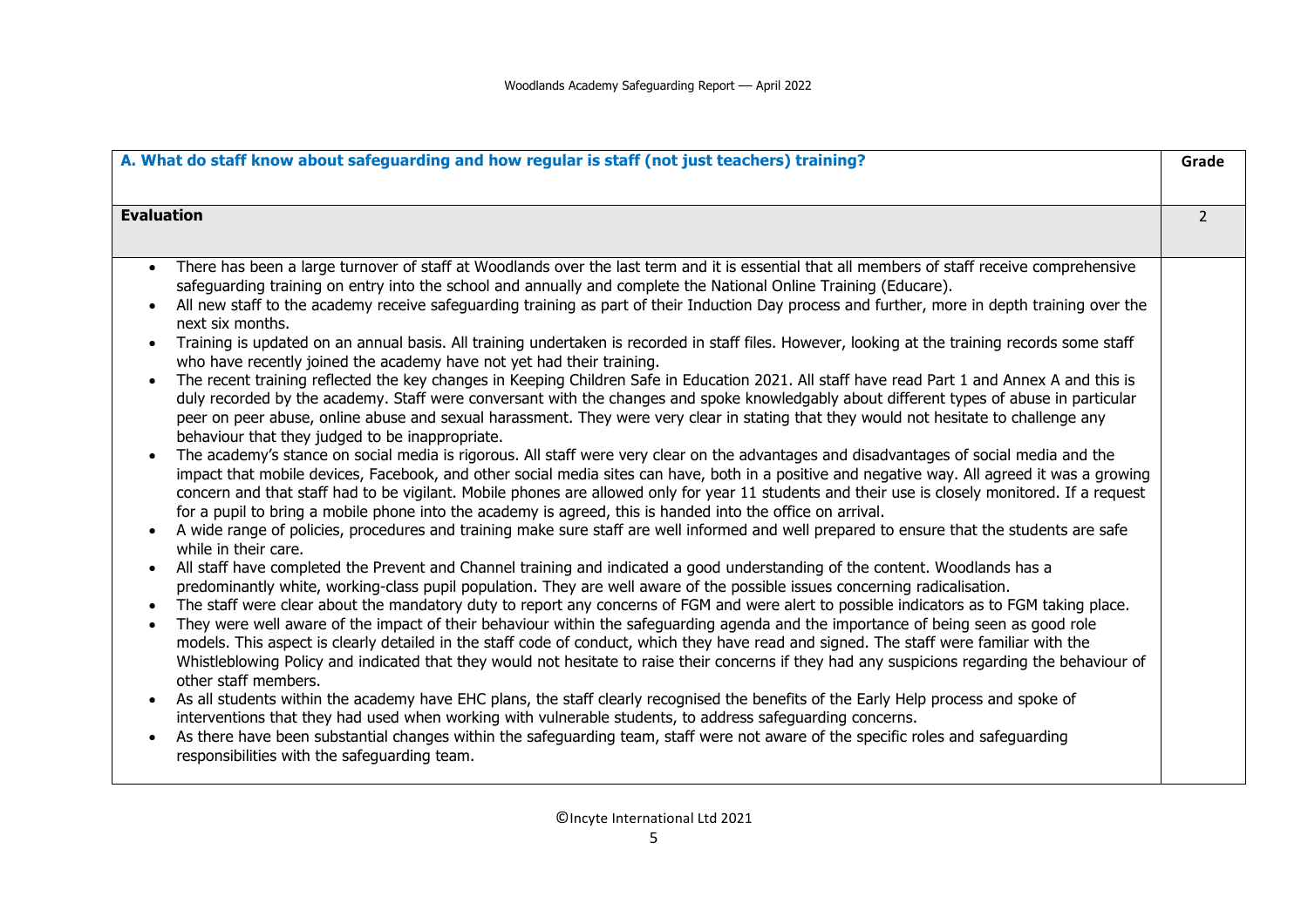| <b>Key Recommendations</b>                                                                                                                                                                                                                                                                                                                                                                                                                                                                                                                                                                                                                                                                                                                                                                                                                                                                                                                                                                                                                                                                                                                                                                                                                                                                                                                                                                                                                                              | <b>Response and by</b><br>whom (for school<br>response) | By when (for<br>school response) | Complete     |
|-------------------------------------------------------------------------------------------------------------------------------------------------------------------------------------------------------------------------------------------------------------------------------------------------------------------------------------------------------------------------------------------------------------------------------------------------------------------------------------------------------------------------------------------------------------------------------------------------------------------------------------------------------------------------------------------------------------------------------------------------------------------------------------------------------------------------------------------------------------------------------------------------------------------------------------------------------------------------------------------------------------------------------------------------------------------------------------------------------------------------------------------------------------------------------------------------------------------------------------------------------------------------------------------------------------------------------------------------------------------------------------------------------------------------------------------------------------------------|---------------------------------------------------------|----------------------------------|--------------|
| <b>Essential</b><br>Identify the specific areas of responsibilities within the safeguarding team.<br>Display these specific roles as a front sheet in the academy's Safeguarding Policy.<br>As there has been an extremely high number of new staff appointed, ensure that all<br>$\bullet$<br>training records are regularly updated.                                                                                                                                                                                                                                                                                                                                                                                                                                                                                                                                                                                                                                                                                                                                                                                                                                                                                                                                                                                                                                                                                                                                  |                                                         |                                  |              |
| <b>B. The Leadership of Safeguarding</b>                                                                                                                                                                                                                                                                                                                                                                                                                                                                                                                                                                                                                                                                                                                                                                                                                                                                                                                                                                                                                                                                                                                                                                                                                                                                                                                                                                                                                                |                                                         |                                  | Grade        |
| <b>Evaluation</b>                                                                                                                                                                                                                                                                                                                                                                                                                                                                                                                                                                                                                                                                                                                                                                                                                                                                                                                                                                                                                                                                                                                                                                                                                                                                                                                                                                                                                                                       |                                                         |                                  | $\mathbf{1}$ |
| The leadership of safeguarding in the academy has been substantially reviewed.<br>$\bullet$<br>The DSL took up her post in January. She is extremely knowledgeable, experienced and totally committed to ensuring that safeguarding is<br>paramount in the academy.<br>The safeguarding team comprises of a team of five members of staff. The team has 2 members that have completed the DSL training and the<br>headteacher is currently undergoing the DSL training. The safeguarding team also receive ongoing support from the Trust's Director of<br>Safeguarding and Wellbeing.<br>Good levels of communication within the team are essential, and the team keep in close contact daily. The DSL's office is sited at the heart of<br>the academy. The academy adopts a collegiate approach to safeguarding and it is seen as everyone's responsibility. There is a whole<br>academy approach to the safeguarding agenda and the safeguarding team ensures that the systems and protocols within the academy are<br>child-centred.<br>The members of staff on the leadership team are displayed in the reception area and are clearly visible to visitors to the academy.<br>The academy's student catchment is extremely wide and it clearly recognises the importance of having a good knowledge and understanding<br>$\bullet$<br>of local issues relating to safeguarding and has worked tirelessly to build positive relationships with parents and carers. |                                                         |                                  |              |
| <b>Key Recommendations</b>                                                                                                                                                                                                                                                                                                                                                                                                                                                                                                                                                                                                                                                                                                                                                                                                                                                                                                                                                                                                                                                                                                                                                                                                                                                                                                                                                                                                                                              | <b>Response and by</b><br>whom                          | By when                          | Complete     |
| <b>Best Practice</b><br>Continue to work as a team to share expertise and further enhance the quality of the<br>safeguarding provision in the academy.                                                                                                                                                                                                                                                                                                                                                                                                                                                                                                                                                                                                                                                                                                                                                                                                                                                                                                                                                                                                                                                                                                                                                                                                                                                                                                                  |                                                         |                                  |              |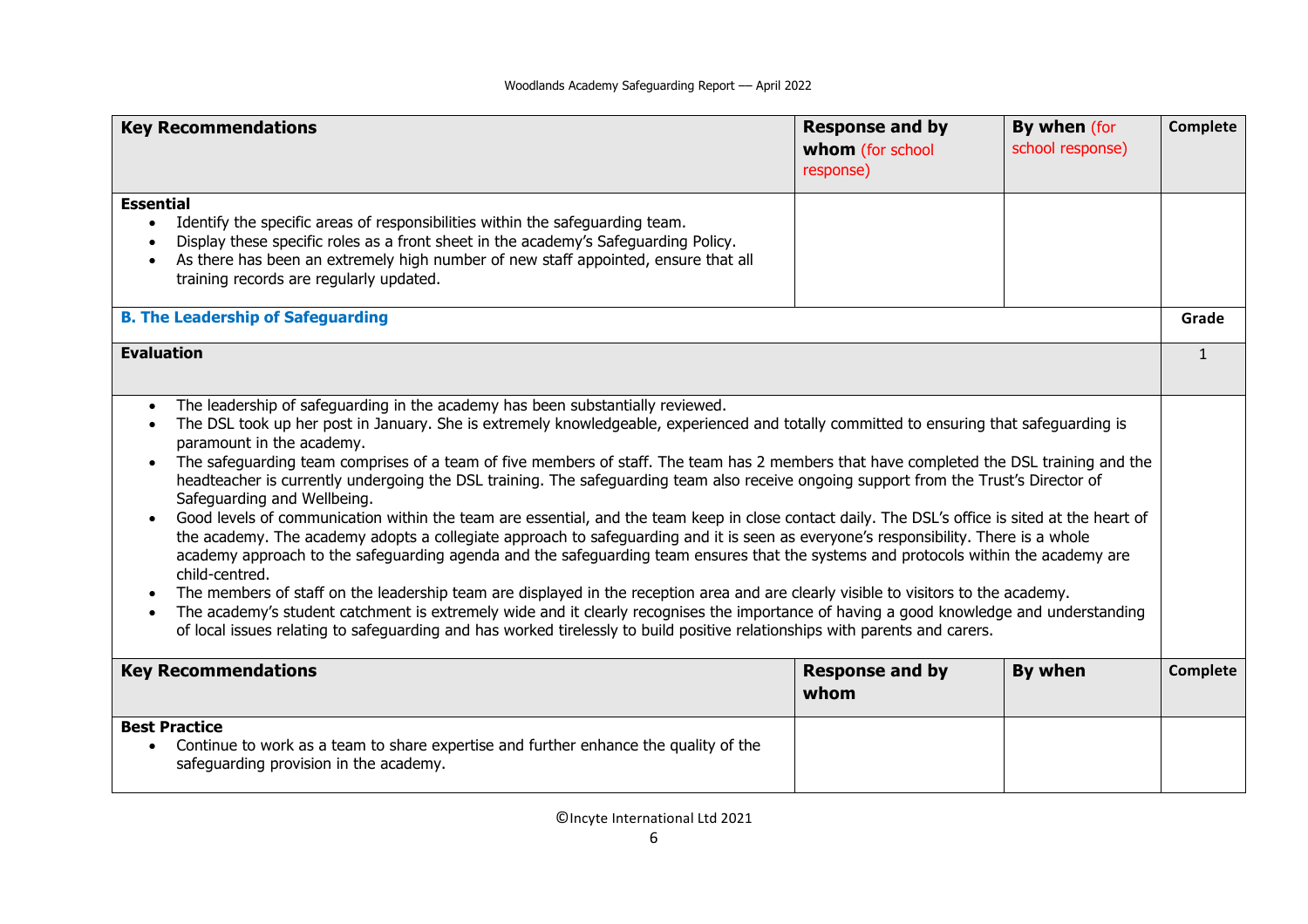| C. Are sufficient time and resources allocated so that the DSL can discharge the safeguarding duties?                                                                                                                                                                                                                                                                                                                                                                                                                                                                                                                                                                                                                                                                                                                                                                                                                                                                                                                                                                                                                           |                                |         | Grade           |
|---------------------------------------------------------------------------------------------------------------------------------------------------------------------------------------------------------------------------------------------------------------------------------------------------------------------------------------------------------------------------------------------------------------------------------------------------------------------------------------------------------------------------------------------------------------------------------------------------------------------------------------------------------------------------------------------------------------------------------------------------------------------------------------------------------------------------------------------------------------------------------------------------------------------------------------------------------------------------------------------------------------------------------------------------------------------------------------------------------------------------------|--------------------------------|---------|-----------------|
| <b>Evaluation</b>                                                                                                                                                                                                                                                                                                                                                                                                                                                                                                                                                                                                                                                                                                                                                                                                                                                                                                                                                                                                                                                                                                               |                                |         | $\mathbf{1}$    |
| The DSL does not have a teaching commitment and feels that currently she has sufficient time to effectively discharge her safeguarding<br>$\bullet$<br>duties within the academy.<br>The additional support from the Trust's Director of Safeguarding and Wellbeing and members of the safeguarding team have been extremely<br>$\bullet$<br>valuable as the recently appointed DSL settles into her role.                                                                                                                                                                                                                                                                                                                                                                                                                                                                                                                                                                                                                                                                                                                      |                                |         |                 |
| <b>Key Recommendations</b>                                                                                                                                                                                                                                                                                                                                                                                                                                                                                                                                                                                                                                                                                                                                                                                                                                                                                                                                                                                                                                                                                                      | <b>Response and by</b><br>whom | By when | <b>Complete</b> |
| <b>Best Practice</b><br>Maintain the Trust's input and support during this academic year.                                                                                                                                                                                                                                                                                                                                                                                                                                                                                                                                                                                                                                                                                                                                                                                                                                                                                                                                                                                                                                       |                                |         |                 |
| D. The effectiveness of links with Multi agencies in particular, children's services                                                                                                                                                                                                                                                                                                                                                                                                                                                                                                                                                                                                                                                                                                                                                                                                                                                                                                                                                                                                                                            |                                |         | Grade           |
| <b>Evaluation</b>                                                                                                                                                                                                                                                                                                                                                                                                                                                                                                                                                                                                                                                                                                                                                                                                                                                                                                                                                                                                                                                                                                               |                                |         | $\mathbf{1}$    |
| As all students have an EHC plan, the academy has developed excellent working relationships with external agencies which support students<br>$\bullet$<br>across the academy age range. Links with multi-agencies are extensive, well documented in the case studies reviewed and their positive<br>impact on student outcomes is clearly evident.<br>The safeguarding team is very clear about the three statutory partners they have to liaise with: police, health and social services, and work<br>closely with them. They understand what information can be shared with these groups and that data protection does not apply except when<br>it would not be in the student's best interest.<br>The safeguarding team works well with the statutory partners they liaise with on safeguarding issues - the police, health and social services<br>$\bullet$<br>and have developed good lines of communication with all three.<br>The academy links with Operation Encompass in association with social services and the police in raising awareness of any issues or concerns<br>$\bullet$<br>within their local community. |                                |         |                 |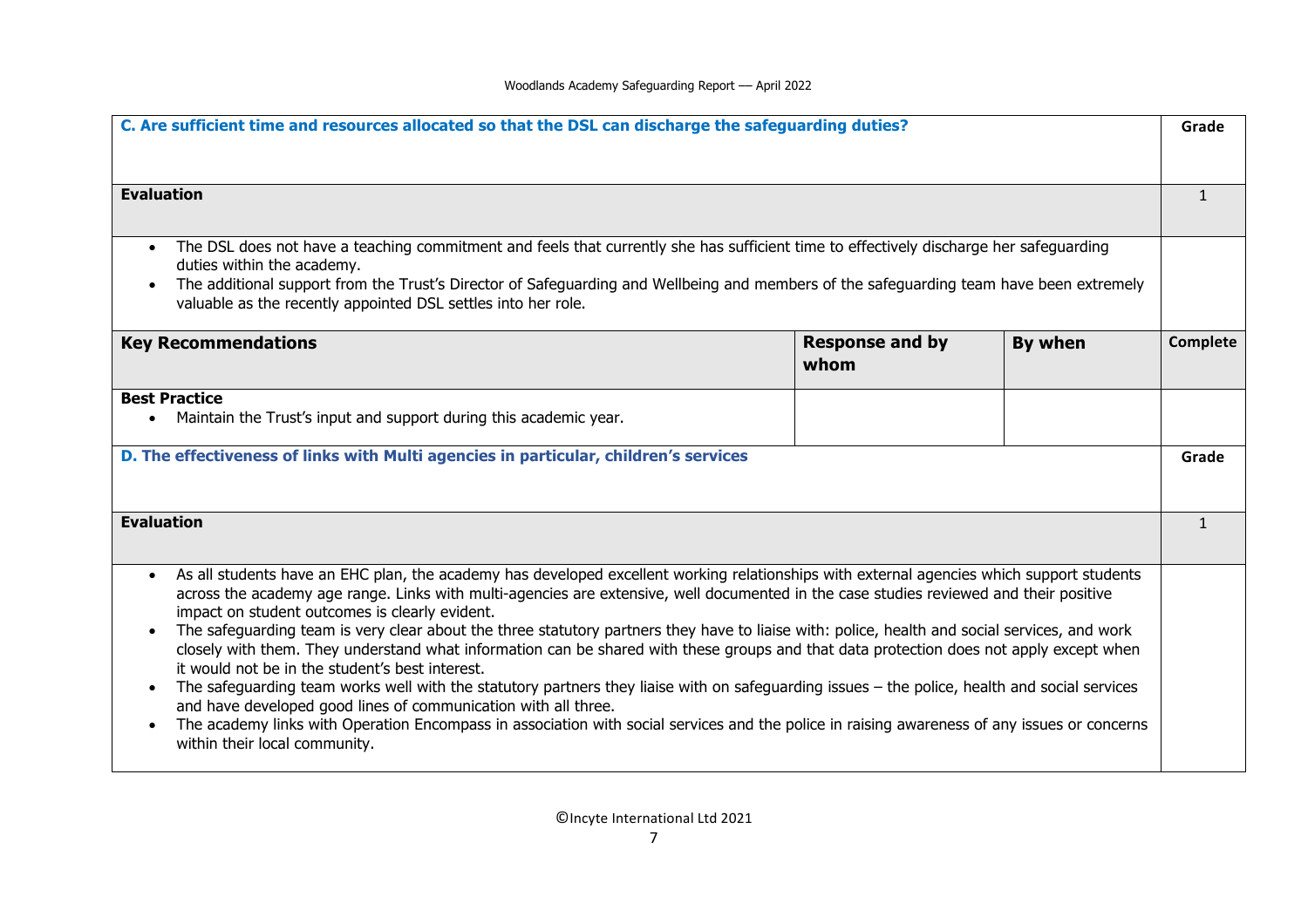| <b>Key Recommendations</b>                                                                                                                                                                                                                                                                                                                                                             | <b>Response and by</b><br>whom | By when | <b>Complete</b> |
|----------------------------------------------------------------------------------------------------------------------------------------------------------------------------------------------------------------------------------------------------------------------------------------------------------------------------------------------------------------------------------------|--------------------------------|---------|-----------------|
| None.<br>$\bullet$                                                                                                                                                                                                                                                                                                                                                                     |                                |         |                 |
| <b>E. The Effectiveness of Governance</b>                                                                                                                                                                                                                                                                                                                                              |                                |         | Grade           |
| <b>Evaluation</b>                                                                                                                                                                                                                                                                                                                                                                      |                                |         | $\overline{2}$  |
| The governance of the academy, the local school board, is currently being reviewed and as such there is not a safeguarding governor in<br>$\bullet$<br>place. However, the Trust is carrying out this role in the interim period and holds the academy to account for all safeguarding arrangements.<br>Safeguarding is on the agenda for every meeting.                               |                                |         |                 |
| <b>Key Recommendations</b>                                                                                                                                                                                                                                                                                                                                                             | <b>Response and by</b><br>whom | By when |                 |
| <b>Essential</b><br>Continue the review of the governance structure of the academy and appoint a<br>$\bullet$                                                                                                                                                                                                                                                                          |                                |         |                 |
| safeguarding governor to externally monitor the safeguarding provision within the<br>academy.                                                                                                                                                                                                                                                                                          |                                |         |                 |
| Ensure that the DSL submits a safeguarding report.                                                                                                                                                                                                                                                                                                                                     |                                |         |                 |
| F. The quality of the child protection files?                                                                                                                                                                                                                                                                                                                                          |                                |         | Grade           |
| <b>Evaluation</b>                                                                                                                                                                                                                                                                                                                                                                      |                                |         | $\mathbf{1}$    |
| The child protection files are kept both electronically, using SchoolPod, and duplicated in written form in each student's files.<br>The files seen were of a high quality. They clearly showed the sequence of events from initial concerns to actions and outcomes. All<br>electronically stored files are backed up and protected by the academy's filtering system and fire walls. |                                |         |                 |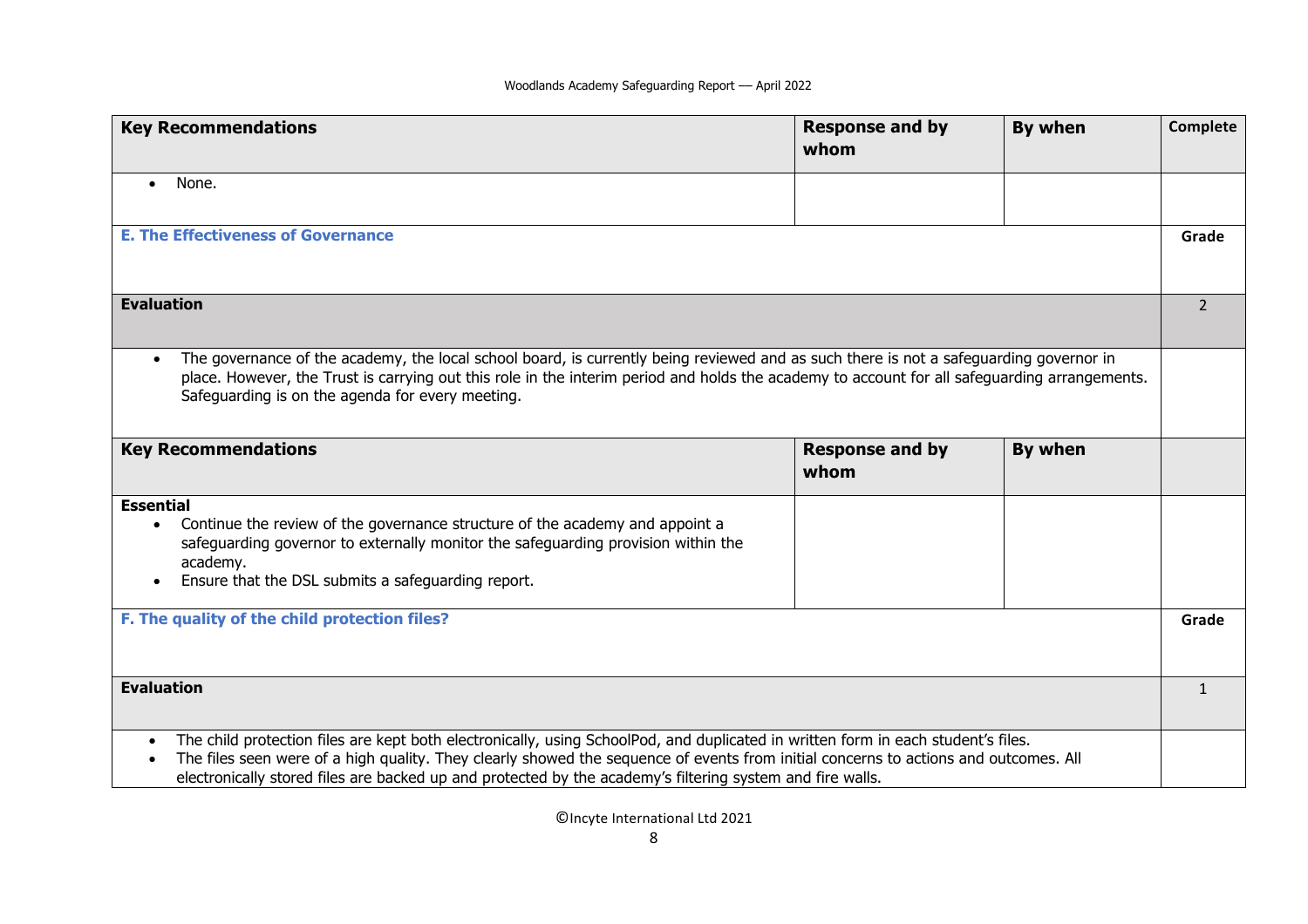| outcomes regarding the students' safety and well-being.<br>individuals, note any trends and patterns in referrals and inform of any training needs.                                                                                                                                                                                                                                                                                                            | All correspondence with external agencies is included in the student's files. All meetings with representatives from social services and other<br>support agencies are included in the files and evidence the commitment of the DSL and academy safeguarding team in ensuring the best<br>SchoolPod files are reviewed by the safeguarding team at their weekly safeguarding meetings in order to update and share information on<br>Staff training has been given to ensure high quality of the recording and documenting of safeguarding issues and concerns are achieved. |                |              |  |
|----------------------------------------------------------------------------------------------------------------------------------------------------------------------------------------------------------------------------------------------------------------------------------------------------------------------------------------------------------------------------------------------------------------------------------------------------------------|------------------------------------------------------------------------------------------------------------------------------------------------------------------------------------------------------------------------------------------------------------------------------------------------------------------------------------------------------------------------------------------------------------------------------------------------------------------------------------------------------------------------------------------------------------------------------|----------------|--------------|--|
| by the DSL and safeguarding governor.                                                                                                                                                                                                                                                                                                                                                                                                                          | The handwritten files are stored in a lockable cupboard in the DSL's office, which is locked when the DSL is out of the room. Access to<br>SchoolPod files is limited to the appropriate safeguarding personnel to ensure confidentiality is maintained. The files are monitored regularly                                                                                                                                                                                                                                                                                   |                |              |  |
| <b>Key Recommendations</b>                                                                                                                                                                                                                                                                                                                                                                                                                                     | <b>Response and by</b><br>whom                                                                                                                                                                                                                                                                                                                                                                                                                                                                                                                                               | <b>By when</b> | Complete     |  |
| <b>Best practice</b><br>Decide as to whether to use the electronic or paper copy files in order to avoid<br>duplication and save time.<br>Ensure that the safeguarding governor monitors the quality of the students' files taking<br>over from the Trust monitoring.                                                                                                                                                                                          |                                                                                                                                                                                                                                                                                                                                                                                                                                                                                                                                                                              |                |              |  |
| G. What training/guidance is given to staff when they have to work with vulnerable students?                                                                                                                                                                                                                                                                                                                                                                   |                                                                                                                                                                                                                                                                                                                                                                                                                                                                                                                                                                              |                | Grade        |  |
| <b>Evaluation</b>                                                                                                                                                                                                                                                                                                                                                                                                                                              |                                                                                                                                                                                                                                                                                                                                                                                                                                                                                                                                                                              |                | $\mathbf{1}$ |  |
| As Woodlands is an SEMH school all staff receive specific training annually on working with vulnerable students. This is updated through<br>$\bullet$<br>contextualised CPD throughout the year.<br>In September, training focused on pupil wellbeing and recognising the four signs of neglect.<br>In February, the academy took part in Mental Health Week and created wall displays to celebrate the event.<br>Training responds rapidly according to need. |                                                                                                                                                                                                                                                                                                                                                                                                                                                                                                                                                                              |                |              |  |
| <b>Response and by</b><br>By when<br><b>Key Recommendations</b><br>whom                                                                                                                                                                                                                                                                                                                                                                                        |                                                                                                                                                                                                                                                                                                                                                                                                                                                                                                                                                                              |                | Complete     |  |
| None.<br>$\bullet$                                                                                                                                                                                                                                                                                                                                                                                                                                             |                                                                                                                                                                                                                                                                                                                                                                                                                                                                                                                                                                              |                |              |  |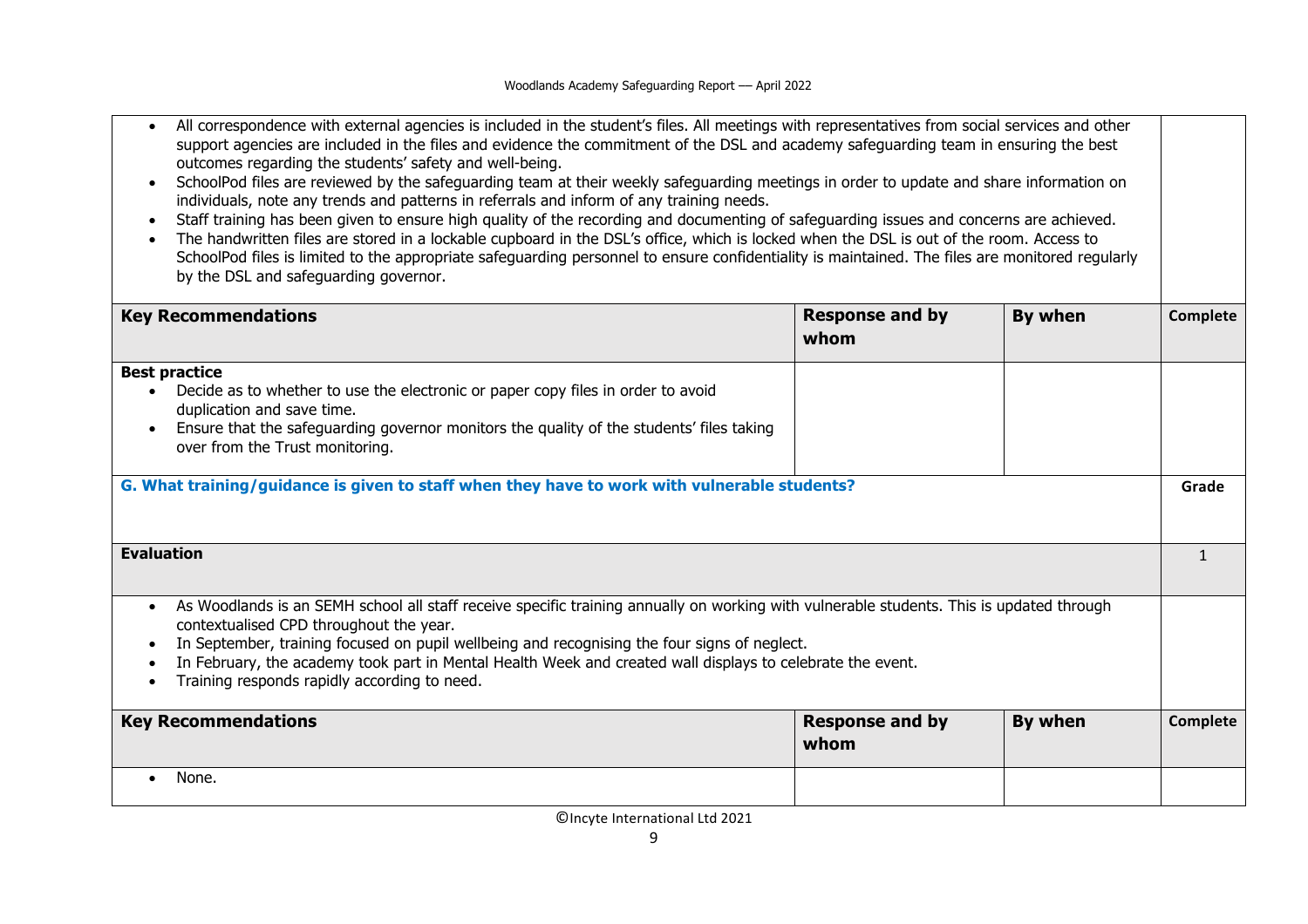| H. What procedures/checks are put in place where school premises are used by other bodies?                                                                                                                                                                                                                                                                                                                                                                                                                                   |                                |         | Grade          |
|------------------------------------------------------------------------------------------------------------------------------------------------------------------------------------------------------------------------------------------------------------------------------------------------------------------------------------------------------------------------------------------------------------------------------------------------------------------------------------------------------------------------------|--------------------------------|---------|----------------|
| <b>Evaluation</b>                                                                                                                                                                                                                                                                                                                                                                                                                                                                                                            |                                |         | $\Omega$       |
| The academy premises are not, at present, used by any other organisations either in teaching time or when students are present on the<br>$\bullet$<br>academy site.                                                                                                                                                                                                                                                                                                                                                          |                                |         |                |
| <b>Key Recommendations</b>                                                                                                                                                                                                                                                                                                                                                                                                                                                                                                   | <b>Response and by</b><br>whom | By when | Complete       |
| None.<br>$\bullet$                                                                                                                                                                                                                                                                                                                                                                                                                                                                                                           |                                |         |                |
| I. Are there any looked after students and is the school aware of the arrangements for them?                                                                                                                                                                                                                                                                                                                                                                                                                                 |                                |         | Grade          |
| <b>Evaluation</b>                                                                                                                                                                                                                                                                                                                                                                                                                                                                                                            |                                |         | $\mathbf{1}$   |
| There are currently five looked after students (LAPs) on roll at the academy. All five are currently with Foster Carers.<br>$\bullet$<br>The academy's safeguarding team closely monitors their individual situations, has regular meetings with the other agencies involved and<br>continues to monitor their wellbeing. All meetings are well documented in each student's file.<br>The academy has good communication with the virtual head, who has visited the academy in order to deliver staff training on LAC needs. |                                |         |                |
|                                                                                                                                                                                                                                                                                                                                                                                                                                                                                                                              | <b>Response and by</b><br>whom | By when | Complete       |
| None.<br>$\bullet$                                                                                                                                                                                                                                                                                                                                                                                                                                                                                                           |                                |         |                |
| J. The effectiveness of the behaviour policy?                                                                                                                                                                                                                                                                                                                                                                                                                                                                                |                                |         | Grade          |
| <b>Evaluation</b>                                                                                                                                                                                                                                                                                                                                                                                                                                                                                                            |                                |         | $\overline{2}$ |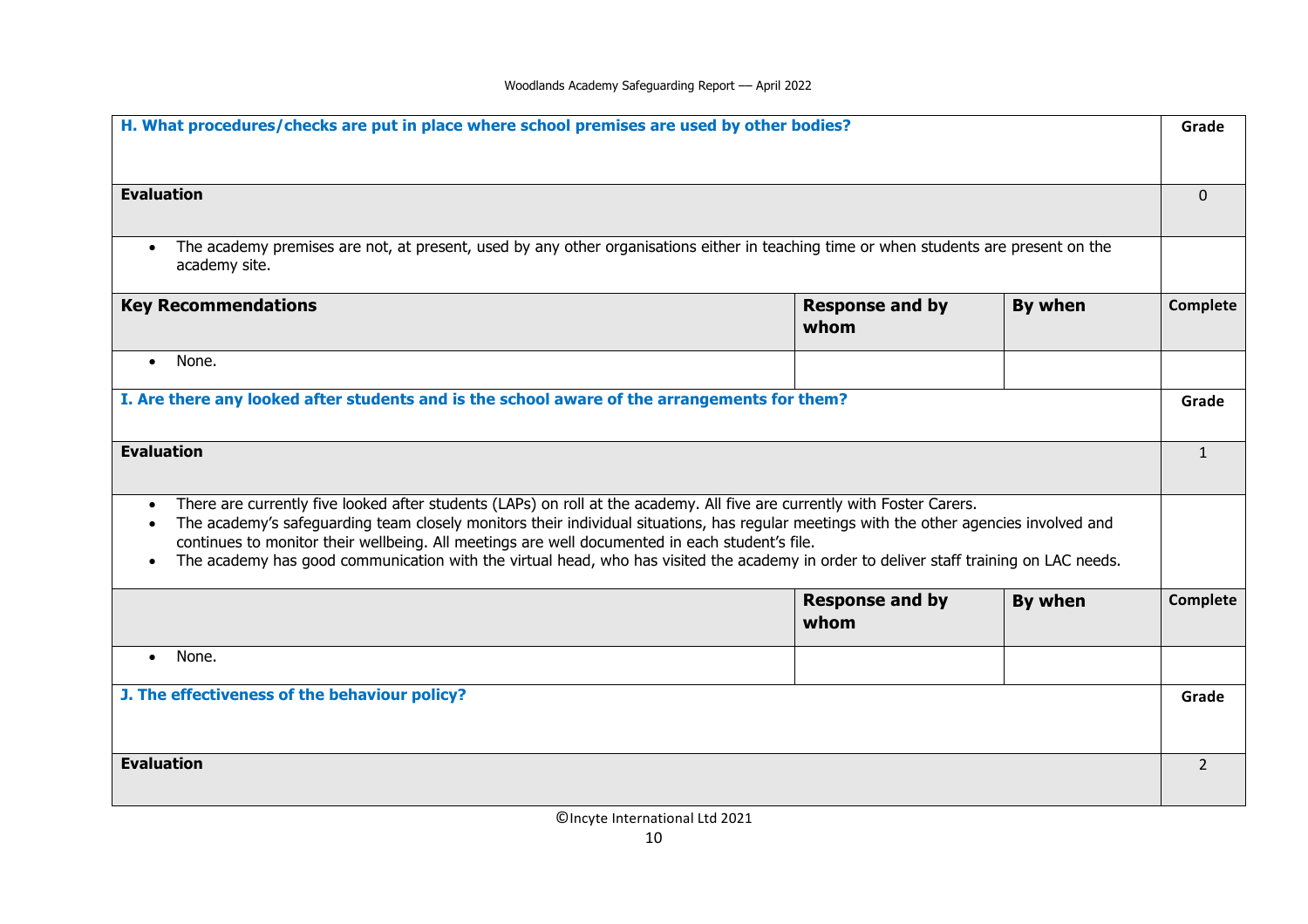- The new leadership within the academy have worked extremely hard to improve the behaviour of the students and revised the behaviour policy in December 2021. The impact of this is clearly evident. Within the academy there is a calm, purposeful atmosphere and the behaviour of the students evidences the effectiveness of the revised behaviour policy. The academy now reflects a positive learning environment in which teachers can teach and students can learn.
- The policy is based on escalating sanctions. All students have a report card, which records their behaviour in the classroom. These scores are recorded on SchoolPod and anaylsed by the behaviour team to indicate trends in behaviour and inform future interventions and training.
- An effective "sweep" team is on call to assist with any issues relating to the behaviour of the students that may arise during the day and ensure minimal disruption to the students' learning. They are highly skilled in behavioural strategies and de-escalation techniques.
- Effective use is made of a contemplation room should any students be removed from the classroom with the aim of addressing any issues and returning the student to the classroom.
- The use of physical intervention (PI), reasonable force, is included in the behaviour policy. It is aimed that all staff are trained in it's use, should the need arise. Since revising the behaviour policy the use of recorded PI's has reduced from 227 in the autumn term to 72 in the spring term (48 in the first half reducing to 26 in the second half – with no student being held in a prone position).
- Fixed term exclusions have dropped from 27 in the autumn term to nine in the spring term (six in the first half term, reducing to three in the second). However, the current data shows only the number of fixed term exclusions and not the number of students involved. A student returning from a fixed term exclusion has a support plan to minimise the risk of repeated exclusion.
- Students spoke of how the behaviour in the academy had improved, from being rated as 0 to 1 in the autumn term, to now being rated as 9- 10. (10 being good). All understood the "strikes and penalties" sanctions and thought they were fairly applied and effective in addressing unacceptable behaviour.
- The behaviour policy has been successful in creating a stable environment within the academy, with a structure of effective sanctions. However, the rewards within the behaviour policy for students displaying positive behaviour now needs to be emphasised.

| <b>Key Recommendations</b>                                                                                                                                                                                                                                                                                                                                                    | <b>Response and by</b><br>whom | By when | Complete |
|-------------------------------------------------------------------------------------------------------------------------------------------------------------------------------------------------------------------------------------------------------------------------------------------------------------------------------------------------------------------------------|--------------------------------|---------|----------|
| <b>Essential</b><br>Reduce further the number of FTEs.<br>Scutinise the number of fixed term exclusions to show the exact number of students<br>actually involved, check for any patterns and target support for those students.<br>In discussion with students, agree a structure of relevant and meaningful escalating<br>rewards earned for displaying positive behaviour. |                                |         |          |
| K. The effectiveness of the anti-bullying strategy?                                                                                                                                                                                                                                                                                                                           |                                |         | Grade    |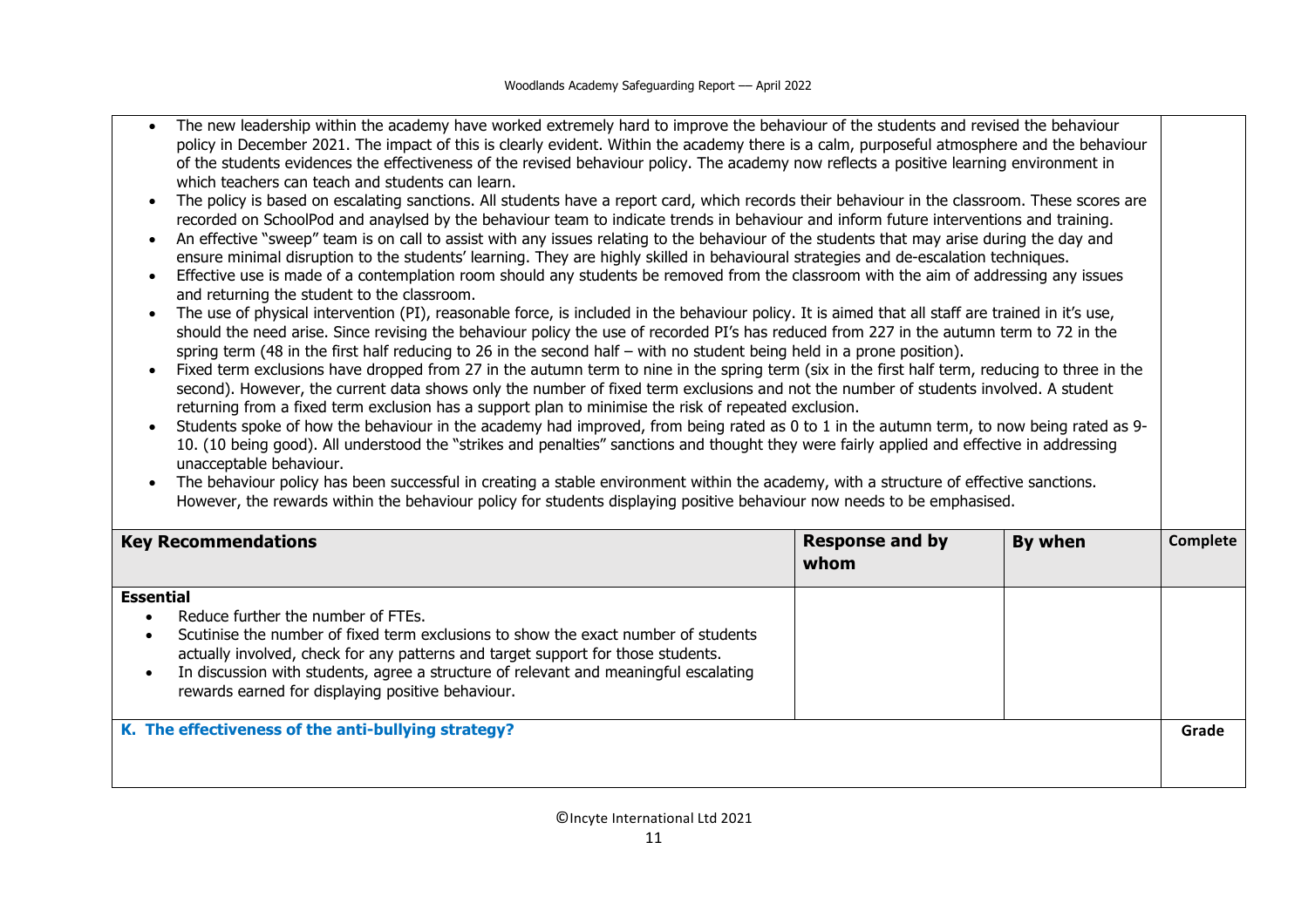| <b>Evaluation</b>                                                                                                                                                                                                                                                                                                                                                                                                                                                                                                                                                                                                                                                                                                                                                                                                                                                                               |                                |         | $\mathbf{1}$   |
|-------------------------------------------------------------------------------------------------------------------------------------------------------------------------------------------------------------------------------------------------------------------------------------------------------------------------------------------------------------------------------------------------------------------------------------------------------------------------------------------------------------------------------------------------------------------------------------------------------------------------------------------------------------------------------------------------------------------------------------------------------------------------------------------------------------------------------------------------------------------------------------------------|--------------------------------|---------|----------------|
| Bullying is not tolerated in any form the academy. Any incidents of bullying are dealt with according to the policy and logged on SchoolPod<br>$\bullet$<br>along with actions taken and their impact.<br>There are quiet areas within the academy building where students can go to at break and lunchtime.<br>Students said that it was "a real problem" and "didn't feel safe" before Christmas, but now it wasn't a problem and should it occur, they were<br>confident that members of staff will deal effectively deal with it.<br>However, an anti-bullying strategy was not included within the behaviour policy or displayed on the website, and the reviewer did not look at<br>$\bullet$<br>an anti-bullying policy during the visit.                                                                                                                                                |                                |         |                |
| <b>Key Recommendations</b>                                                                                                                                                                                                                                                                                                                                                                                                                                                                                                                                                                                                                                                                                                                                                                                                                                                                      | <b>Response and by</b><br>whom | By when | Complete       |
| <b>Essential</b><br>Ensure that the anti-bullying policy is a standalone policy, is visible on the web site and<br>is accessible to all staff.                                                                                                                                                                                                                                                                                                                                                                                                                                                                                                                                                                                                                                                                                                                                                  |                                |         |                |
| L. Students' awareness of who they can talk to if they have concerns.                                                                                                                                                                                                                                                                                                                                                                                                                                                                                                                                                                                                                                                                                                                                                                                                                           |                                |         | Grade          |
| <b>Evaluation</b>                                                                                                                                                                                                                                                                                                                                                                                                                                                                                                                                                                                                                                                                                                                                                                                                                                                                               |                                |         | $\overline{2}$ |
| The academy is a SEMH school and members of staff are well trained in working with vulnerable students. All of the students spoken to were<br>$\bullet$<br>adamant that they now felt safe within the academy, as opposed to the situation before the Christmas break. They expressed confidence in<br>the staff to look after and care for them and all said they could talk to a member of staff if they had any concerns or worries.<br>The well-being of students is constantly being monitored either formally and recorded on SchoolPod, and through class tutors or other<br>members of staff. However, there is currently no formal student voice group although the leadership team plans to introduce this shortly.<br>During the review day a student, who is a known self-abuser, was distressed and was observed being supported effectively in a 1 to1<br>$\bullet$<br>situation. |                                |         |                |
| <b>Key Recommendations</b>                                                                                                                                                                                                                                                                                                                                                                                                                                                                                                                                                                                                                                                                                                                                                                                                                                                                      | <b>Response and by</b><br>whom | By when | Complete       |
| <b>Best practice</b>                                                                                                                                                                                                                                                                                                                                                                                                                                                                                                                                                                                                                                                                                                                                                                                                                                                                            |                                |         |                |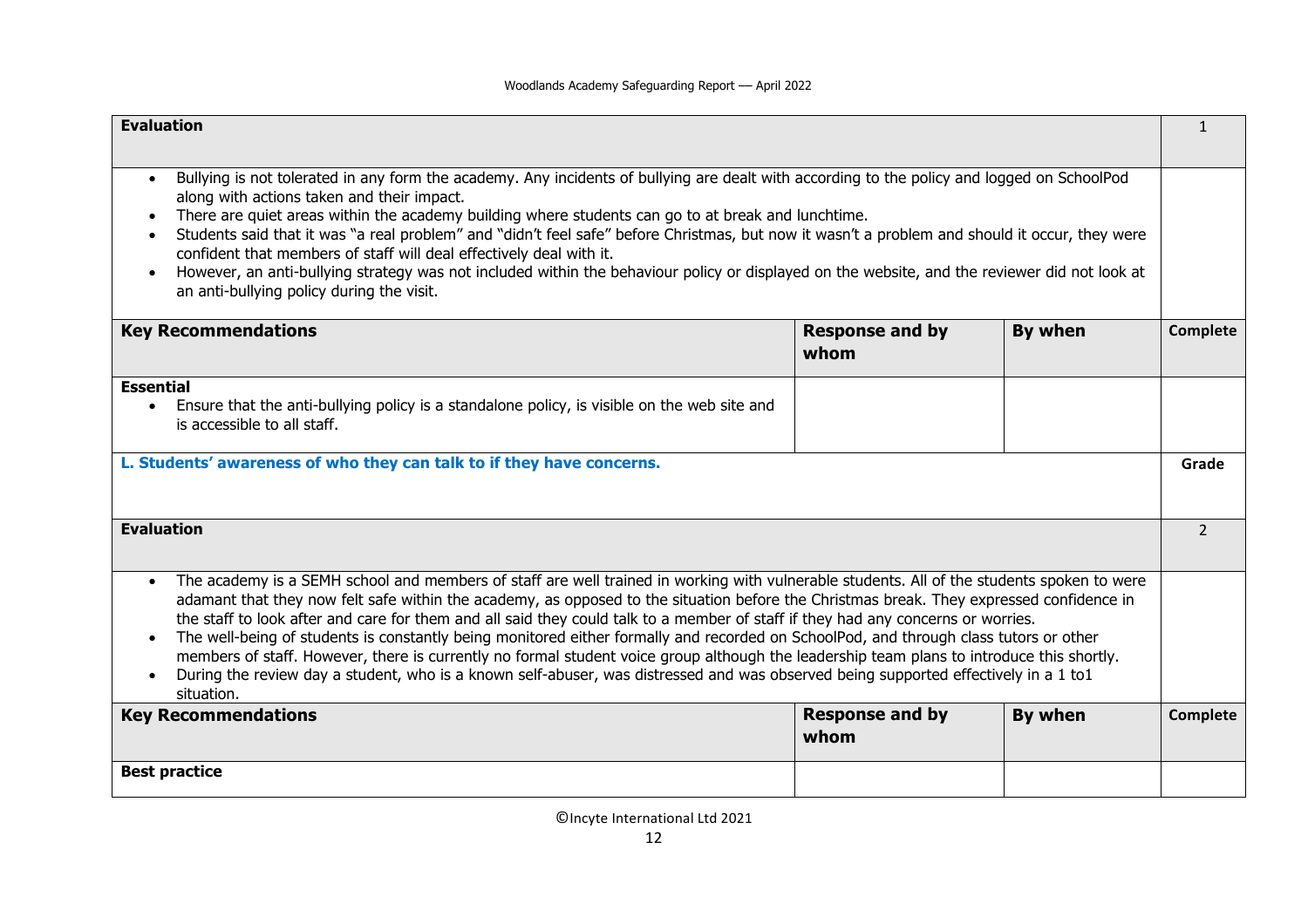#### Woodlands Academy Safeguarding Report –– April 2022

| Look to further develop a student voice/academy council to enhance the student<br>participation in the academy.                                                                                                                                                                                                                                                                                                                                                                                                                                                                                                                                                                     |                                |         |                |
|-------------------------------------------------------------------------------------------------------------------------------------------------------------------------------------------------------------------------------------------------------------------------------------------------------------------------------------------------------------------------------------------------------------------------------------------------------------------------------------------------------------------------------------------------------------------------------------------------------------------------------------------------------------------------------------|--------------------------------|---------|----------------|
| M. $E - \text{safety/online safety:}$                                                                                                                                                                                                                                                                                                                                                                                                                                                                                                                                                                                                                                               |                                |         | Grade          |
| <b>Evaluation</b>                                                                                                                                                                                                                                                                                                                                                                                                                                                                                                                                                                                                                                                                   |                                |         | 3              |
| An e-policy is in place and displayed on the academy website. It was reviewed and updated in September, 2021.<br>$\bullet$<br>The use of computers, tablets and mobile phones is monitored rigorously. ARK provide monitoring and filtering systems across the academy's<br>electronic devices and reports of any monitoring concerns.<br>All students have a user name and password.<br>The IT lead was unsure as to the staff, parents/carers and students signing an AUP and where this was recorded.<br>The IT lead was not aware of the new guidance on teaching online safety or of any recent staff training on e-safety, including social media<br>$\bullet$<br>and gaming. |                                |         |                |
| <b>Key Recommendations</b>                                                                                                                                                                                                                                                                                                                                                                                                                                                                                                                                                                                                                                                          | <b>Response and by</b><br>whom | By when | Complete       |
| <b>Essential</b>                                                                                                                                                                                                                                                                                                                                                                                                                                                                                                                                                                                                                                                                    |                                |         |                |
| Check that an AUP is in place and that all staff, students and parents/carers have signed<br>$\bullet$<br>the to say that they have read the document.<br>Review the IT curriculum to ensure that e-safety and the use of social media are<br>$\bullet$<br>covered.<br>Ensure there is staff training set up to raise awareness of the new guidance on teaching<br>$\bullet$<br>on-line safety and that this is linked to guidance in Annex C KCSIE 2021.<br>Review the current E-Safety Policy with regards the guidance detailed in KCSIE 2021.<br>Work closely with parents/carers regarding the use of mobile devices within the home.                                          |                                |         |                |
| N. Is there an established personal, social, health and economics (PSHEE) education programme in school?                                                                                                                                                                                                                                                                                                                                                                                                                                                                                                                                                                            |                                |         | Grade          |
| <b>Evaluation</b>                                                                                                                                                                                                                                                                                                                                                                                                                                                                                                                                                                                                                                                                   |                                |         | $\overline{2}$ |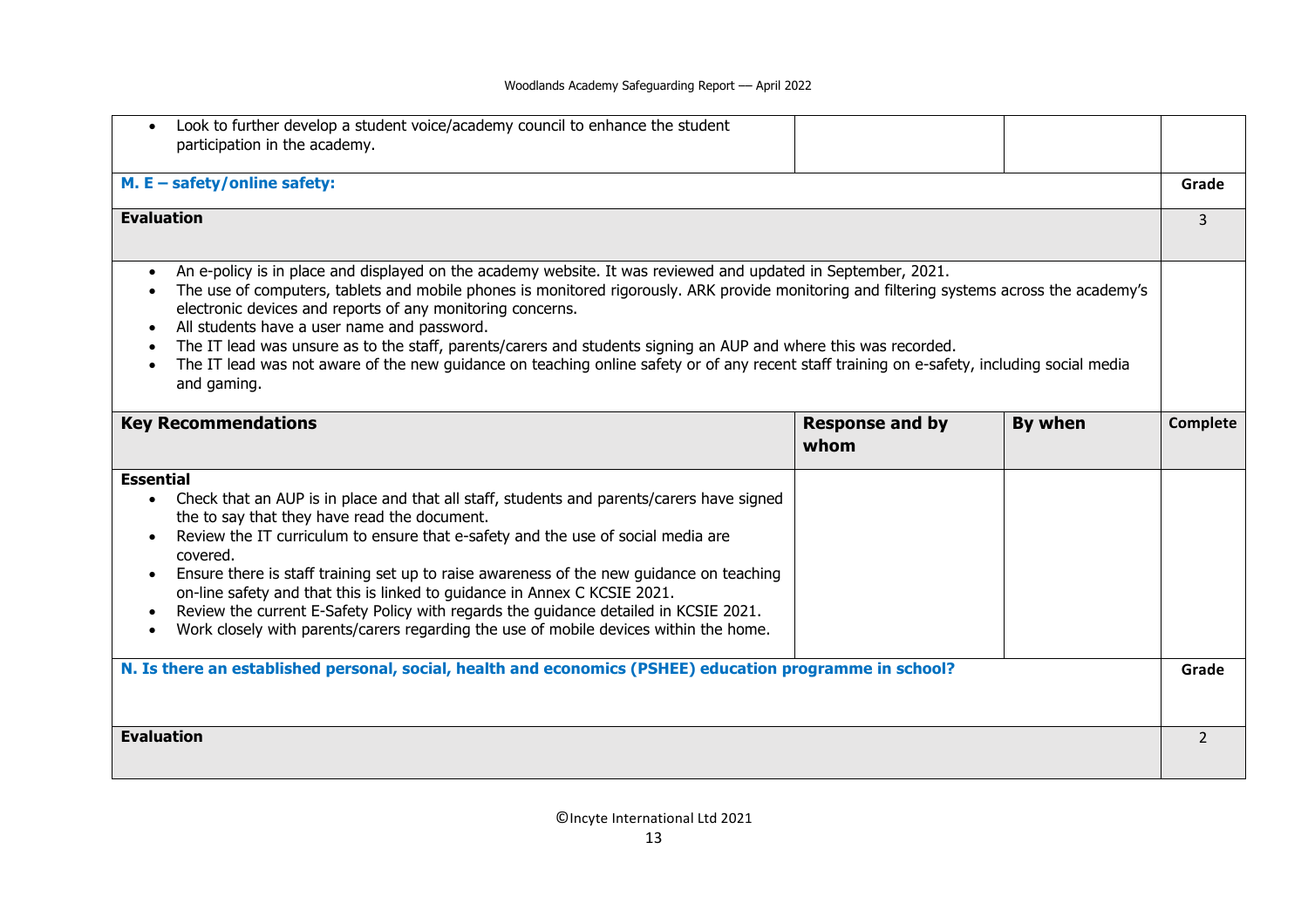| The SLT views the delivery of a comprehensive and highly resourced PHSE curriculum as essential in meeting the needs of their vulnerable |  |
|------------------------------------------------------------------------------------------------------------------------------------------|--|
| students within the academy and is currently reviewing the curriculum with other academies in the trust.                                 |  |

- All curriculum requirements such as British values, safeguarding and RSE are currently covered within the policy.
- The academy does not have a very diverse student population, being predominantly white British. It recognises that the positive delivery of the PHSE is crucial, with an emphasis on multi-cultural and ethnical awareness with their students. A corridor display on British values evidences some of the input on this aspect but overall there did not appear to be a high awareness around the academy to show the diversity of the British society.

| <b>Key Recommendations</b>                                                                                                                                                                                                                                                                                                                                                                                                                                                                                                                                                                                                                                                                                                                                                                                        | <b>Response and by</b><br>whom | By when | Complete      |
|-------------------------------------------------------------------------------------------------------------------------------------------------------------------------------------------------------------------------------------------------------------------------------------------------------------------------------------------------------------------------------------------------------------------------------------------------------------------------------------------------------------------------------------------------------------------------------------------------------------------------------------------------------------------------------------------------------------------------------------------------------------------------------------------------------------------|--------------------------------|---------|---------------|
| <b>Essential</b><br>Carry out a review of PHSE and implement a revised PHSE curriculum.<br>Ensure a greater emphasis on the multi-cultural and diversity aspect of the PHSE<br>curriculum to meet the needs of the students within the academy and within British<br>society.                                                                                                                                                                                                                                                                                                                                                                                                                                                                                                                                     |                                |         |               |
| <b>O. Equality of Opportunity</b>                                                                                                                                                                                                                                                                                                                                                                                                                                                                                                                                                                                                                                                                                                                                                                                 |                                |         | Grade         |
| <b>Evaluation</b>                                                                                                                                                                                                                                                                                                                                                                                                                                                                                                                                                                                                                                                                                                                                                                                                 |                                |         | $\mathcal{L}$ |
| The Trust sets out very clear aims in their equal opportunity and diversity policy - June 2021. These are yet to fully translate into practice<br>with regard to diversity within the PSHE curriculum.<br>The PSHE curriculum seeks to reinforce and build on these aims and students are encouraged to celebrate differences. The curriculum covers<br>such issues as homophobia, same-sex relationships, gender and trans-identity and religious prejudice. The academy has a student in<br>transition on roll and prides itself on inclusivity, and how it is important not to stereotype people.<br>The academy's ethos and philosophy are based on respect and tolerance. Staff lead by example and promote a climate of respect.<br>Students spoke of how they are taught to respect differences in others. |                                |         |               |
| <b>Key Recommendations</b>                                                                                                                                                                                                                                                                                                                                                                                                                                                                                                                                                                                                                                                                                                                                                                                        | <b>Response and by</b><br>whom | By when | Complete      |
| See above section N recommendations.                                                                                                                                                                                                                                                                                                                                                                                                                                                                                                                                                                                                                                                                                                                                                                              |                                |         |               |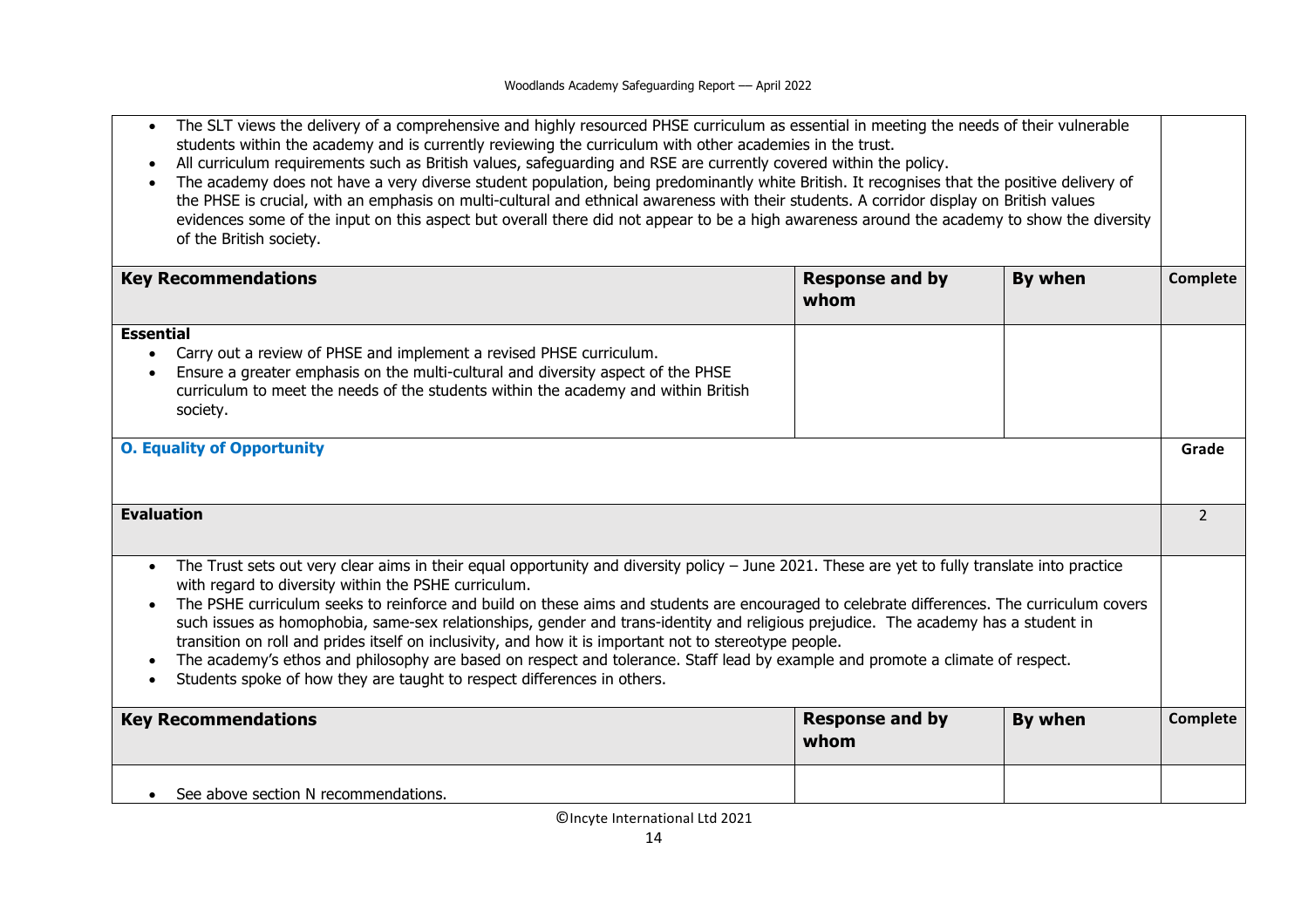| P. Are staff trained in managing educational visits in terms of safeguarding?<br>Grade<br><b>Evaluation</b><br>$\mathbf{1}$<br>The educational visit co-ordinator is a member of the SLT and oversees the process of arranging an off-site visit, ensuring that all risk<br>$\bullet$<br>assessments are carried out and that all the information is documented and recorded electronically on EXEANT.<br>All staff spoken to were well aware of the necessary steps to be taken in getting approval for an educational visit and how to access Evolve.<br>The educational visits co-ordinator is rigorous in ensuring that all evaluations are completed by the staff within 24 hours of their return for<br>future reference.<br>Staff are aware of student to teacher ratios and someone with first aid training always accompanies students.<br><b>Response and by</b><br>By when<br><b>Key Recommendations</b><br>Complete<br>whom<br>None.<br>$\bullet$<br>Q. Are school staff deployed in such a way as to ensure the proper supervision of students?<br>Grade<br><b>Evaluation</b><br>$\mathbf{1}$<br>Students were observed arriving and departing the academy, at morning break and lunch time in the dining room.<br>At the start of the academy day the students are greeted in the car park by staff in a positive manner and this sets the tone for the day. The<br>students are registered when they arrive, and this is compared with the register taken in class. This is said to be significantly better practice<br>than before Christmas when students used to abscond after leaving the taxis.<br>The departure of students at the end of the academy day is also well organised. When the transport arrives a member of staff communicates<br>with staff in the classroom and students are released individually to get into their taxis.<br>Movement around academy at break and lunchtimes is orderly with a high staff presence. Students are aware of the high expectations. A<br>$\bullet$<br>highly effective sweep team monitors behaviour in the classroom and in the corridors.<br>Break times were well supervised. Classrooms are staffed offering quiet areas within the academy, should students not wish to go on the<br>playground. |  |  |  |  |
|--------------------------------------------------------------------------------------------------------------------------------------------------------------------------------------------------------------------------------------------------------------------------------------------------------------------------------------------------------------------------------------------------------------------------------------------------------------------------------------------------------------------------------------------------------------------------------------------------------------------------------------------------------------------------------------------------------------------------------------------------------------------------------------------------------------------------------------------------------------------------------------------------------------------------------------------------------------------------------------------------------------------------------------------------------------------------------------------------------------------------------------------------------------------------------------------------------------------------------------------------------------------------------------------------------------------------------------------------------------------------------------------------------------------------------------------------------------------------------------------------------------------------------------------------------------------------------------------------------------------------------------------------------------------------------------------------------------------------------------------------------------------------------------------------------------------------------------------------------------------------------------------------------------------------------------------------------------------------------------------------------------------------------------------------------------------------------------------------------------------------------------------------------------------------------------------------------------------------------------------------------------------------|--|--|--|--|
|                                                                                                                                                                                                                                                                                                                                                                                                                                                                                                                                                                                                                                                                                                                                                                                                                                                                                                                                                                                                                                                                                                                                                                                                                                                                                                                                                                                                                                                                                                                                                                                                                                                                                                                                                                                                                                                                                                                                                                                                                                                                                                                                                                                                                                                                          |  |  |  |  |
|                                                                                                                                                                                                                                                                                                                                                                                                                                                                                                                                                                                                                                                                                                                                                                                                                                                                                                                                                                                                                                                                                                                                                                                                                                                                                                                                                                                                                                                                                                                                                                                                                                                                                                                                                                                                                                                                                                                                                                                                                                                                                                                                                                                                                                                                          |  |  |  |  |
|                                                                                                                                                                                                                                                                                                                                                                                                                                                                                                                                                                                                                                                                                                                                                                                                                                                                                                                                                                                                                                                                                                                                                                                                                                                                                                                                                                                                                                                                                                                                                                                                                                                                                                                                                                                                                                                                                                                                                                                                                                                                                                                                                                                                                                                                          |  |  |  |  |
|                                                                                                                                                                                                                                                                                                                                                                                                                                                                                                                                                                                                                                                                                                                                                                                                                                                                                                                                                                                                                                                                                                                                                                                                                                                                                                                                                                                                                                                                                                                                                                                                                                                                                                                                                                                                                                                                                                                                                                                                                                                                                                                                                                                                                                                                          |  |  |  |  |
|                                                                                                                                                                                                                                                                                                                                                                                                                                                                                                                                                                                                                                                                                                                                                                                                                                                                                                                                                                                                                                                                                                                                                                                                                                                                                                                                                                                                                                                                                                                                                                                                                                                                                                                                                                                                                                                                                                                                                                                                                                                                                                                                                                                                                                                                          |  |  |  |  |
|                                                                                                                                                                                                                                                                                                                                                                                                                                                                                                                                                                                                                                                                                                                                                                                                                                                                                                                                                                                                                                                                                                                                                                                                                                                                                                                                                                                                                                                                                                                                                                                                                                                                                                                                                                                                                                                                                                                                                                                                                                                                                                                                                                                                                                                                          |  |  |  |  |
|                                                                                                                                                                                                                                                                                                                                                                                                                                                                                                                                                                                                                                                                                                                                                                                                                                                                                                                                                                                                                                                                                                                                                                                                                                                                                                                                                                                                                                                                                                                                                                                                                                                                                                                                                                                                                                                                                                                                                                                                                                                                                                                                                                                                                                                                          |  |  |  |  |
|                                                                                                                                                                                                                                                                                                                                                                                                                                                                                                                                                                                                                                                                                                                                                                                                                                                                                                                                                                                                                                                                                                                                                                                                                                                                                                                                                                                                                                                                                                                                                                                                                                                                                                                                                                                                                                                                                                                                                                                                                                                                                                                                                                                                                                                                          |  |  |  |  |
|                                                                                                                                                                                                                                                                                                                                                                                                                                                                                                                                                                                                                                                                                                                                                                                                                                                                                                                                                                                                                                                                                                                                                                                                                                                                                                                                                                                                                                                                                                                                                                                                                                                                                                                                                                                                                                                                                                                                                                                                                                                                                                                                                                                                                                                                          |  |  |  |  |
|                                                                                                                                                                                                                                                                                                                                                                                                                                                                                                                                                                                                                                                                                                                                                                                                                                                                                                                                                                                                                                                                                                                                                                                                                                                                                                                                                                                                                                                                                                                                                                                                                                                                                                                                                                                                                                                                                                                                                                                                                                                                                                                                                                                                                                                                          |  |  |  |  |
|                                                                                                                                                                                                                                                                                                                                                                                                                                                                                                                                                                                                                                                                                                                                                                                                                                                                                                                                                                                                                                                                                                                                                                                                                                                                                                                                                                                                                                                                                                                                                                                                                                                                                                                                                                                                                                                                                                                                                                                                                                                                                                                                                                                                                                                                          |  |  |  |  |
|                                                                                                                                                                                                                                                                                                                                                                                                                                                                                                                                                                                                                                                                                                                                                                                                                                                                                                                                                                                                                                                                                                                                                                                                                                                                                                                                                                                                                                                                                                                                                                                                                                                                                                                                                                                                                                                                                                                                                                                                                                                                                                                                                                                                                                                                          |  |  |  |  |
|                                                                                                                                                                                                                                                                                                                                                                                                                                                                                                                                                                                                                                                                                                                                                                                                                                                                                                                                                                                                                                                                                                                                                                                                                                                                                                                                                                                                                                                                                                                                                                                                                                                                                                                                                                                                                                                                                                                                                                                                                                                                                                                                                                                                                                                                          |  |  |  |  |
|                                                                                                                                                                                                                                                                                                                                                                                                                                                                                                                                                                                                                                                                                                                                                                                                                                                                                                                                                                                                                                                                                                                                                                                                                                                                                                                                                                                                                                                                                                                                                                                                                                                                                                                                                                                                                                                                                                                                                                                                                                                                                                                                                                                                                                                                          |  |  |  |  |
|                                                                                                                                                                                                                                                                                                                                                                                                                                                                                                                                                                                                                                                                                                                                                                                                                                                                                                                                                                                                                                                                                                                                                                                                                                                                                                                                                                                                                                                                                                                                                                                                                                                                                                                                                                                                                                                                                                                                                                                                                                                                                                                                                                                                                                                                          |  |  |  |  |
|                                                                                                                                                                                                                                                                                                                                                                                                                                                                                                                                                                                                                                                                                                                                                                                                                                                                                                                                                                                                                                                                                                                                                                                                                                                                                                                                                                                                                                                                                                                                                                                                                                                                                                                                                                                                                                                                                                                                                                                                                                                                                                                                                                                                                                                                          |  |  |  |  |
|                                                                                                                                                                                                                                                                                                                                                                                                                                                                                                                                                                                                                                                                                                                                                                                                                                                                                                                                                                                                                                                                                                                                                                                                                                                                                                                                                                                                                                                                                                                                                                                                                                                                                                                                                                                                                                                                                                                                                                                                                                                                                                                                                                                                                                                                          |  |  |  |  |
|                                                                                                                                                                                                                                                                                                                                                                                                                                                                                                                                                                                                                                                                                                                                                                                                                                                                                                                                                                                                                                                                                                                                                                                                                                                                                                                                                                                                                                                                                                                                                                                                                                                                                                                                                                                                                                                                                                                                                                                                                                                                                                                                                                                                                                                                          |  |  |  |  |
|                                                                                                                                                                                                                                                                                                                                                                                                                                                                                                                                                                                                                                                                                                                                                                                                                                                                                                                                                                                                                                                                                                                                                                                                                                                                                                                                                                                                                                                                                                                                                                                                                                                                                                                                                                                                                                                                                                                                                                                                                                                                                                                                                                                                                                                                          |  |  |  |  |
|                                                                                                                                                                                                                                                                                                                                                                                                                                                                                                                                                                                                                                                                                                                                                                                                                                                                                                                                                                                                                                                                                                                                                                                                                                                                                                                                                                                                                                                                                                                                                                                                                                                                                                                                                                                                                                                                                                                                                                                                                                                                                                                                                                                                                                                                          |  |  |  |  |
|                                                                                                                                                                                                                                                                                                                                                                                                                                                                                                                                                                                                                                                                                                                                                                                                                                                                                                                                                                                                                                                                                                                                                                                                                                                                                                                                                                                                                                                                                                                                                                                                                                                                                                                                                                                                                                                                                                                                                                                                                                                                                                                                                                                                                                                                          |  |  |  |  |
|                                                                                                                                                                                                                                                                                                                                                                                                                                                                                                                                                                                                                                                                                                                                                                                                                                                                                                                                                                                                                                                                                                                                                                                                                                                                                                                                                                                                                                                                                                                                                                                                                                                                                                                                                                                                                                                                                                                                                                                                                                                                                                                                                                                                                                                                          |  |  |  |  |
|                                                                                                                                                                                                                                                                                                                                                                                                                                                                                                                                                                                                                                                                                                                                                                                                                                                                                                                                                                                                                                                                                                                                                                                                                                                                                                                                                                                                                                                                                                                                                                                                                                                                                                                                                                                                                                                                                                                                                                                                                                                                                                                                                                                                                                                                          |  |  |  |  |
|                                                                                                                                                                                                                                                                                                                                                                                                                                                                                                                                                                                                                                                                                                                                                                                                                                                                                                                                                                                                                                                                                                                                                                                                                                                                                                                                                                                                                                                                                                                                                                                                                                                                                                                                                                                                                                                                                                                                                                                                                                                                                                                                                                                                                                                                          |  |  |  |  |
|                                                                                                                                                                                                                                                                                                                                                                                                                                                                                                                                                                                                                                                                                                                                                                                                                                                                                                                                                                                                                                                                                                                                                                                                                                                                                                                                                                                                                                                                                                                                                                                                                                                                                                                                                                                                                                                                                                                                                                                                                                                                                                                                                                                                                                                                          |  |  |  |  |
|                                                                                                                                                                                                                                                                                                                                                                                                                                                                                                                                                                                                                                                                                                                                                                                                                                                                                                                                                                                                                                                                                                                                                                                                                                                                                                                                                                                                                                                                                                                                                                                                                                                                                                                                                                                                                                                                                                                                                                                                                                                                                                                                                                                                                                                                          |  |  |  |  |
|                                                                                                                                                                                                                                                                                                                                                                                                                                                                                                                                                                                                                                                                                                                                                                                                                                                                                                                                                                                                                                                                                                                                                                                                                                                                                                                                                                                                                                                                                                                                                                                                                                                                                                                                                                                                                                                                                                                                                                                                                                                                                                                                                                                                                                                                          |  |  |  |  |
|                                                                                                                                                                                                                                                                                                                                                                                                                                                                                                                                                                                                                                                                                                                                                                                                                                                                                                                                                                                                                                                                                                                                                                                                                                                                                                                                                                                                                                                                                                                                                                                                                                                                                                                                                                                                                                                                                                                                                                                                                                                                                                                                                                                                                                                                          |  |  |  |  |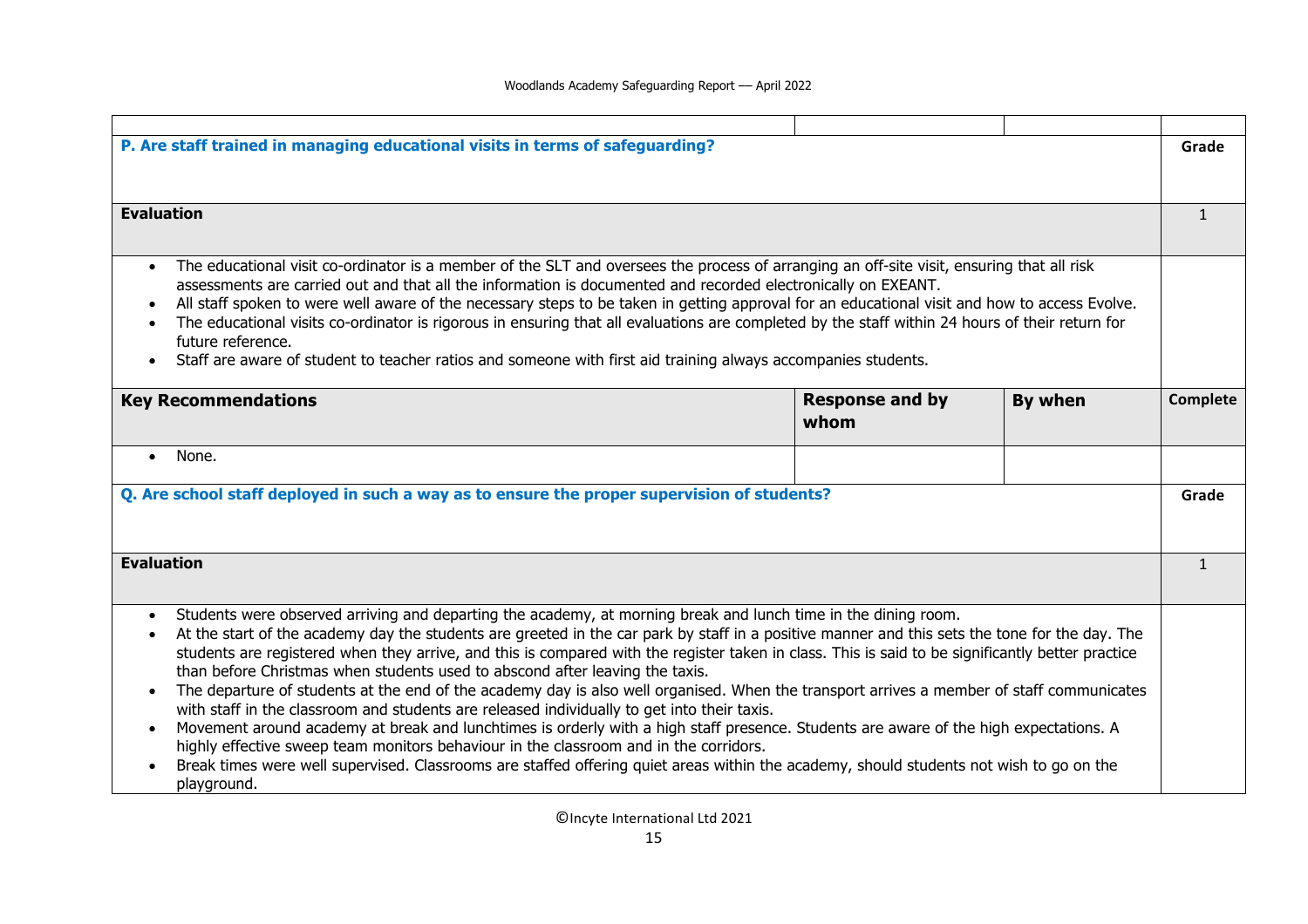| Lunchtime was a pleasant social occasion. Students chat amiably with friends over lunch and noise levels observed were acceptable. There<br>appeared to be good relationships between staff and students.<br>Students spoken to believe that staff are deployed in all the right places.                                                                                                                                                                                                                                                                                                                                                                                                                                                                                                                                                                                                                                                                                                                             |                                |         |                 |
|----------------------------------------------------------------------------------------------------------------------------------------------------------------------------------------------------------------------------------------------------------------------------------------------------------------------------------------------------------------------------------------------------------------------------------------------------------------------------------------------------------------------------------------------------------------------------------------------------------------------------------------------------------------------------------------------------------------------------------------------------------------------------------------------------------------------------------------------------------------------------------------------------------------------------------------------------------------------------------------------------------------------|--------------------------------|---------|-----------------|
| <b>Key Recommendations</b>                                                                                                                                                                                                                                                                                                                                                                                                                                                                                                                                                                                                                                                                                                                                                                                                                                                                                                                                                                                           |                                |         |                 |
| None.<br>$\bullet$                                                                                                                                                                                                                                                                                                                                                                                                                                                                                                                                                                                                                                                                                                                                                                                                                                                                                                                                                                                                   |                                |         |                 |
| <b>R. Admissions and attendance registers</b>                                                                                                                                                                                                                                                                                                                                                                                                                                                                                                                                                                                                                                                                                                                                                                                                                                                                                                                                                                        |                                |         | Grade           |
| <b>Evaluation</b>                                                                                                                                                                                                                                                                                                                                                                                                                                                                                                                                                                                                                                                                                                                                                                                                                                                                                                                                                                                                    |                                |         | $\mathbf{1}$    |
| The academy follows the Trust's and government's guidelines on admissions and attendance. Admission and attendance registers are<br>$\bullet$<br>electronic. All appropriate codes are used.<br>Poor attendance was an issue highlighted in the previous Ofsted report and the academy is working hard to improve attendance.<br>Trends in non-attendance continue to be rigorously monitored in order to increase attendance levels further and records of all actions taken<br>$\bullet$<br>to improve attendance are kept. The average attendance for the spring term was 82.6 % compared to current national average for Special<br>Schools at 82.0%. However, student attendance on the day of the review was 62%, possibly due to being the first day back after the Easter<br>holiday. At regular attendance meetings, the safeguarding team scrutinise in detail the attendance of students, particularly persistent non-<br>attenders, and students who may be at risk, looking for any patterns or trends. |                                |         |                 |
| <b>Key Recommendations</b>                                                                                                                                                                                                                                                                                                                                                                                                                                                                                                                                                                                                                                                                                                                                                                                                                                                                                                                                                                                           | <b>Response and by</b><br>whom | By when | <b>Complete</b> |
| <b>Essential</b><br>Continue to prioritise improving attendance.                                                                                                                                                                                                                                                                                                                                                                                                                                                                                                                                                                                                                                                                                                                                                                                                                                                                                                                                                     |                                |         |                 |
|                                                                                                                                                                                                                                                                                                                                                                                                                                                                                                                                                                                                                                                                                                                                                                                                                                                                                                                                                                                                                      |                                |         |                 |
| <b>S. Site security</b>                                                                                                                                                                                                                                                                                                                                                                                                                                                                                                                                                                                                                                                                                                                                                                                                                                                                                                                                                                                              |                                |         | Grade           |
| <b>Evaluation</b>                                                                                                                                                                                                                                                                                                                                                                                                                                                                                                                                                                                                                                                                                                                                                                                                                                                                                                                                                                                                    |                                |         | $\overline{2}$  |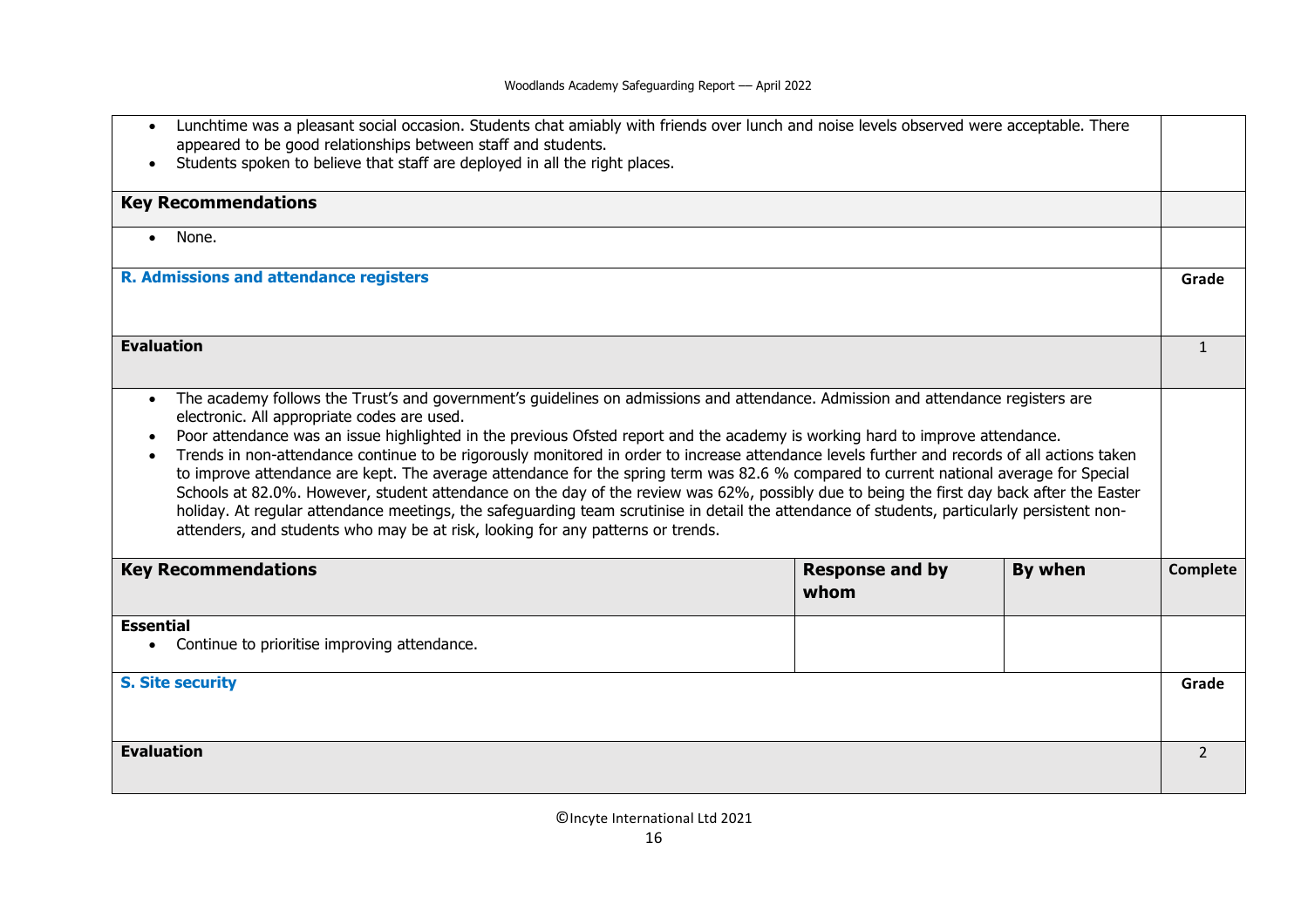- The site is extremely secure. A recently erected perimeter fence ensures that the academy building can only be accessed through the main gate.
- The only access to the academy is through the main reception area.
- Visitors arrive through the main door into the reception area. Check-in procedures are robust. Visitors sign in, photo id is required, and their details are then registered electronically. At present, there is no way of identifying as to whether a visitor has a DBS certificate following entry into the academy. The visitor is accompanied into the main building in order to meet the member of staff they are seeing,
- Staff are issued with electronic fobs to operate the doors when moving around the building.
- Several CCTV cameras are located at strategic points around the academy building and at the entrance to enhance the site security.
- Fire Drills are routinely held and logged.
- The academy has a lock down policy which has not yet been practiced.

| <b>Key Recommendations</b>                                                                                                                                                                                                                                                                                                                                                                                                                                                                                                                                                                                                                                                                                     | <b>Response and by</b><br>whom | By when | Complete |
|----------------------------------------------------------------------------------------------------------------------------------------------------------------------------------------------------------------------------------------------------------------------------------------------------------------------------------------------------------------------------------------------------------------------------------------------------------------------------------------------------------------------------------------------------------------------------------------------------------------------------------------------------------------------------------------------------------------|--------------------------------|---------|----------|
| <b>Best practice</b><br>When a visitor/consultant is checking-in for a regulated activity, or if they may well work<br>with students, it is best practice to enquire as to whether the visitor has a DBS<br>certificate and ask them to produce it along with their photo ID.<br>Consider using a colour coded lanyard for visitors to wear during their visit to the<br>academy building in order to indicate that they have undergone a DBS check or not and<br>therefore need to be accompanied whilst in the building or not.<br>When possible, conduct a lockdown drill to familiarise staff and students of the<br>procedure, and ensure that the alarm is different to a fire drill to avoid confusion. |                                |         |          |
| T. Recruitment and the single central register (record)                                                                                                                                                                                                                                                                                                                                                                                                                                                                                                                                                                                                                                                        |                                |         | Grade    |
| <b>Evaluation</b>                                                                                                                                                                                                                                                                                                                                                                                                                                                                                                                                                                                                                                                                                              |                                |         |          |
| The recording of recruitment and maintenance of the single central record (SCR) are robust.<br>The Trust ensures that at least one member on an interviewing panel has undergone safer recruitment training.<br>All the appropriate checks are made. When a new member of staff is appointed, new checks are carried out regardless of where the<br>appointee has worked before. Notes taken at interview are scanned and saved on the system.                                                                                                                                                                                                                                                                 |                                |         |          |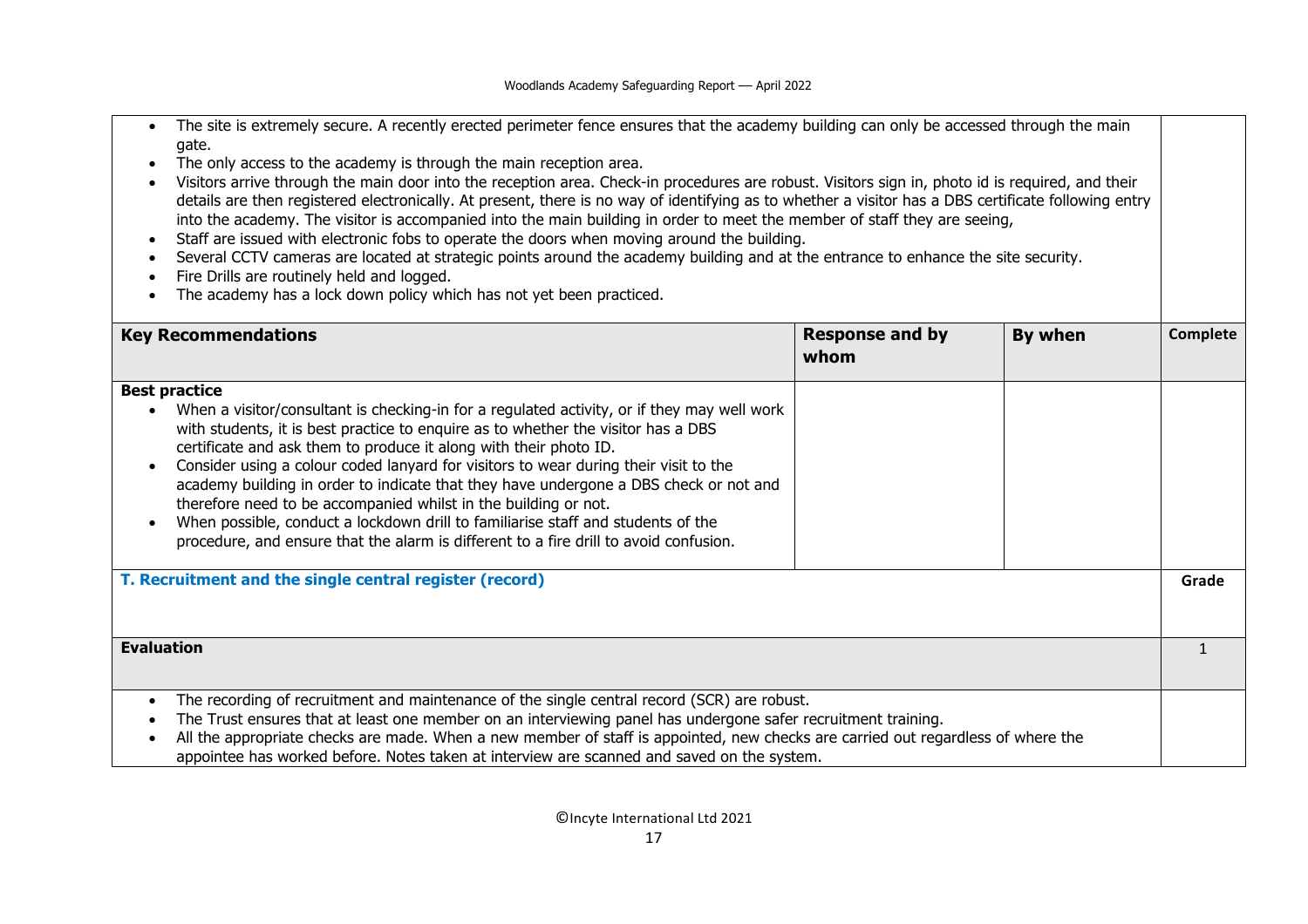- The SCR contains details of all staff, including caterers and cleaners, governors, supply staff, volunteers and contractors. Where contractors are not known to the academy and have not been DBS checked they may only work on site accompanied or, if this is not convenient, when no students are present.
- Electronic personnel files are well maintained. References are taken up prior to interview and any gaps in employment history are followed up. Letters sent out requesting references state that the role involves working with children.
- Qualifications and training details are also stored safely.
- Currently, checks of the SCR are made by the trust, but when the records were examined there was not date of when this was done.

| <b>Key Recommendations</b>                                                                                                                       | <b>Response and by</b><br>whom | By when | Complete |
|--------------------------------------------------------------------------------------------------------------------------------------------------|--------------------------------|---------|----------|
| <b>Essential</b>                                                                                                                                 |                                |         |          |
| Ensure that when the SCR is checked by a member of the Trust or in future, the<br>safeguarding governor, that the check is dated.                |                                |         |          |
| <b>Best Practice</b>                                                                                                                             |                                |         |          |
|                                                                                                                                                  |                                |         |          |
| Increase the number of staff at the academy who have undergone the safer recruitment                                                             |                                |         |          |
| training.                                                                                                                                        |                                |         |          |
|                                                                                                                                                  |                                |         | Grade    |
|                                                                                                                                                  |                                |         |          |
|                                                                                                                                                  |                                |         |          |
|                                                                                                                                                  |                                |         |          |
| <b>U. Allegations policy and procedures</b>                                                                                                      |                                |         |          |
|                                                                                                                                                  |                                |         |          |
|                                                                                                                                                  |                                |         |          |
| <b>Evaluation</b>                                                                                                                                |                                |         | 2        |
|                                                                                                                                                  |                                |         |          |
|                                                                                                                                                  |                                |         |          |
| A CIT Trust 'Allegations of Abuse Made Against Staff', policy is in place and displayed on the Trust's website, following the guidelines set out |                                |         |          |
| in KCSIE part 4. There is a link to this policy from the academy's website.                                                                      |                                |         |          |
| Members of the CIT Trust are well qualified to deal with any such allegations and ensure procedures are carried out to the letter.               |                                |         |          |
| Staff spoken to were aware of the Whistleblowing Policy (June2021), which is displayed on the Trust's website and the procedures to follow       |                                |         |          |
| should they have a concern. They were less clear about allegations procedures.                                                                   |                                |         |          |
|                                                                                                                                                  |                                |         |          |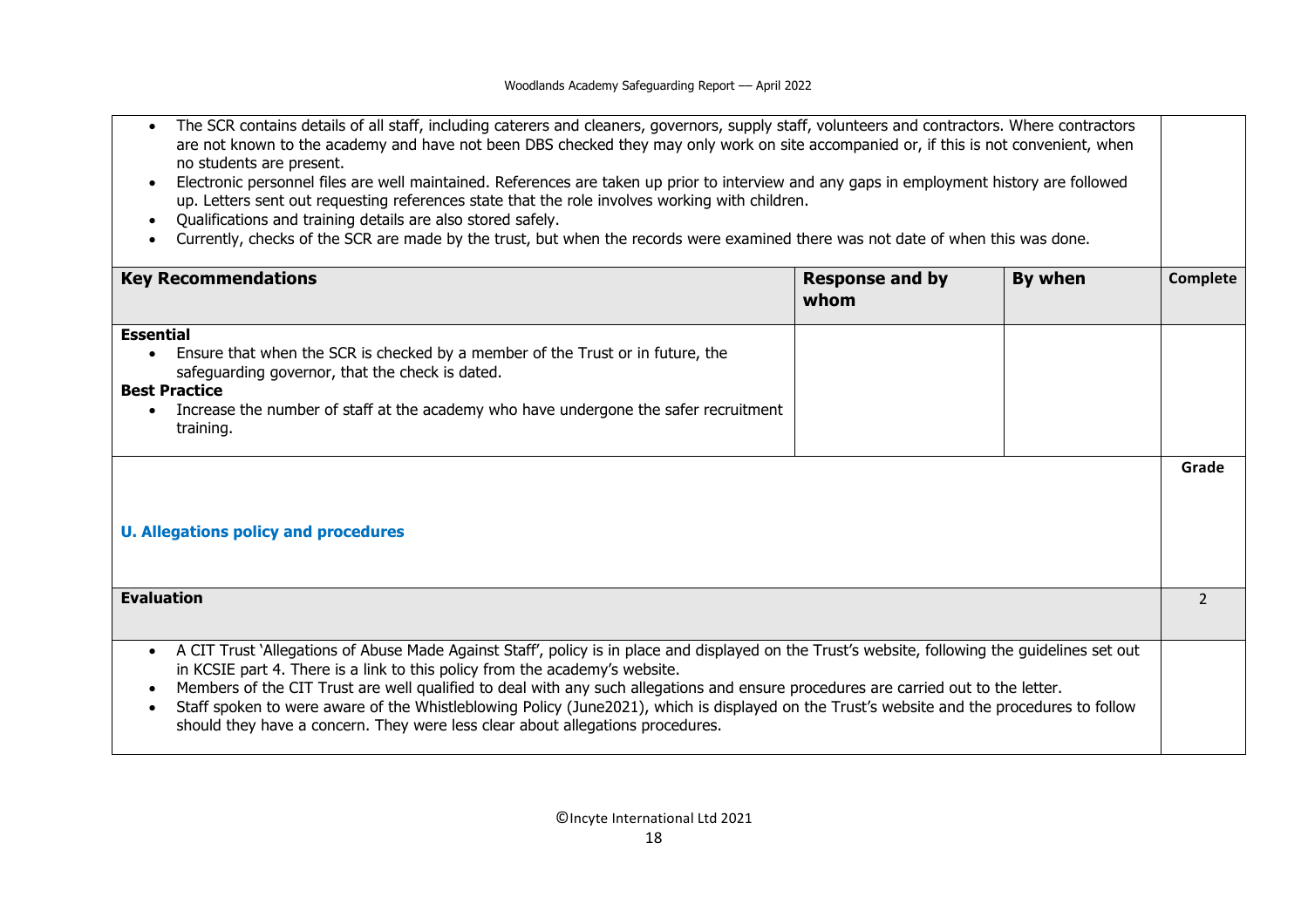| <b>Key Recommendations</b>                                                                                                                                                                                                                                                                                                                                                                                                                                                                                                                                                                                                                                                                                                                                                                                                                                                                                                                               | <b>Response and by</b><br>whom | By when | Complete       |
|----------------------------------------------------------------------------------------------------------------------------------------------------------------------------------------------------------------------------------------------------------------------------------------------------------------------------------------------------------------------------------------------------------------------------------------------------------------------------------------------------------------------------------------------------------------------------------------------------------------------------------------------------------------------------------------------------------------------------------------------------------------------------------------------------------------------------------------------------------------------------------------------------------------------------------------------------------|--------------------------------|---------|----------------|
| <b>Essential</b>                                                                                                                                                                                                                                                                                                                                                                                                                                                                                                                                                                                                                                                                                                                                                                                                                                                                                                                                         |                                |         |                |
| Ensure SLT and safeguarding team receive training on how to handle an allegation.                                                                                                                                                                                                                                                                                                                                                                                                                                                                                                                                                                                                                                                                                                                                                                                                                                                                        |                                |         |                |
| V. Students' awareness of safeguarding issues in an age-appropriate way                                                                                                                                                                                                                                                                                                                                                                                                                                                                                                                                                                                                                                                                                                                                                                                                                                                                                  |                                |         | Grade          |
| <b>Evaluation</b>                                                                                                                                                                                                                                                                                                                                                                                                                                                                                                                                                                                                                                                                                                                                                                                                                                                                                                                                        |                                |         | $\overline{2}$ |
| Safeguarding issues are covered through the curriculum in an age-appropriate manner.<br>The students spoken to were very aware of safeguarding issues and what constitutes inappropriate behaviour. They spoke with confidence<br>and apparent honesty about their knowledge of sexual pressures but did not appear to be aware of any particular peer on peer abuse or<br>sexual harassment in the academy. They said that they felt much safer in the academy since Christmas. With the introduction of student<br>voice, the academy should keep close tabs on how students feel about peer on peer abuse, sexual harassment and possible mental health<br>issues.<br>Students also spoke about the dangers of the internet, grooming, and 'no' meaning no.<br>The academy strives to ensure students will be equipped to deal with a range of situations and, according to the group of students spoken<br>with, this appears to be very successful. |                                |         |                |
| <b>Key Recommendations</b>                                                                                                                                                                                                                                                                                                                                                                                                                                                                                                                                                                                                                                                                                                                                                                                                                                                                                                                               | <b>Response and by</b><br>whom | By when | Complete       |
| <b>Essential</b>                                                                                                                                                                                                                                                                                                                                                                                                                                                                                                                                                                                                                                                                                                                                                                                                                                                                                                                                         |                                |         |                |
| Monitor students' awareness of safeguarding issues through student voice/student<br>$\bullet$<br>council processes and rigorously monitor the accident, exclusion, bullying and racist<br>logs.                                                                                                                                                                                                                                                                                                                                                                                                                                                                                                                                                                                                                                                                                                                                                          |                                |         |                |
| <b>Best Practice</b>                                                                                                                                                                                                                                                                                                                                                                                                                                                                                                                                                                                                                                                                                                                                                                                                                                                                                                                                     |                                |         |                |
| Enrich students' understanding of safeguarding issues through visiting speakers from<br>$\bullet$<br>different agencies.                                                                                                                                                                                                                                                                                                                                                                                                                                                                                                                                                                                                                                                                                                                                                                                                                                 |                                |         |                |